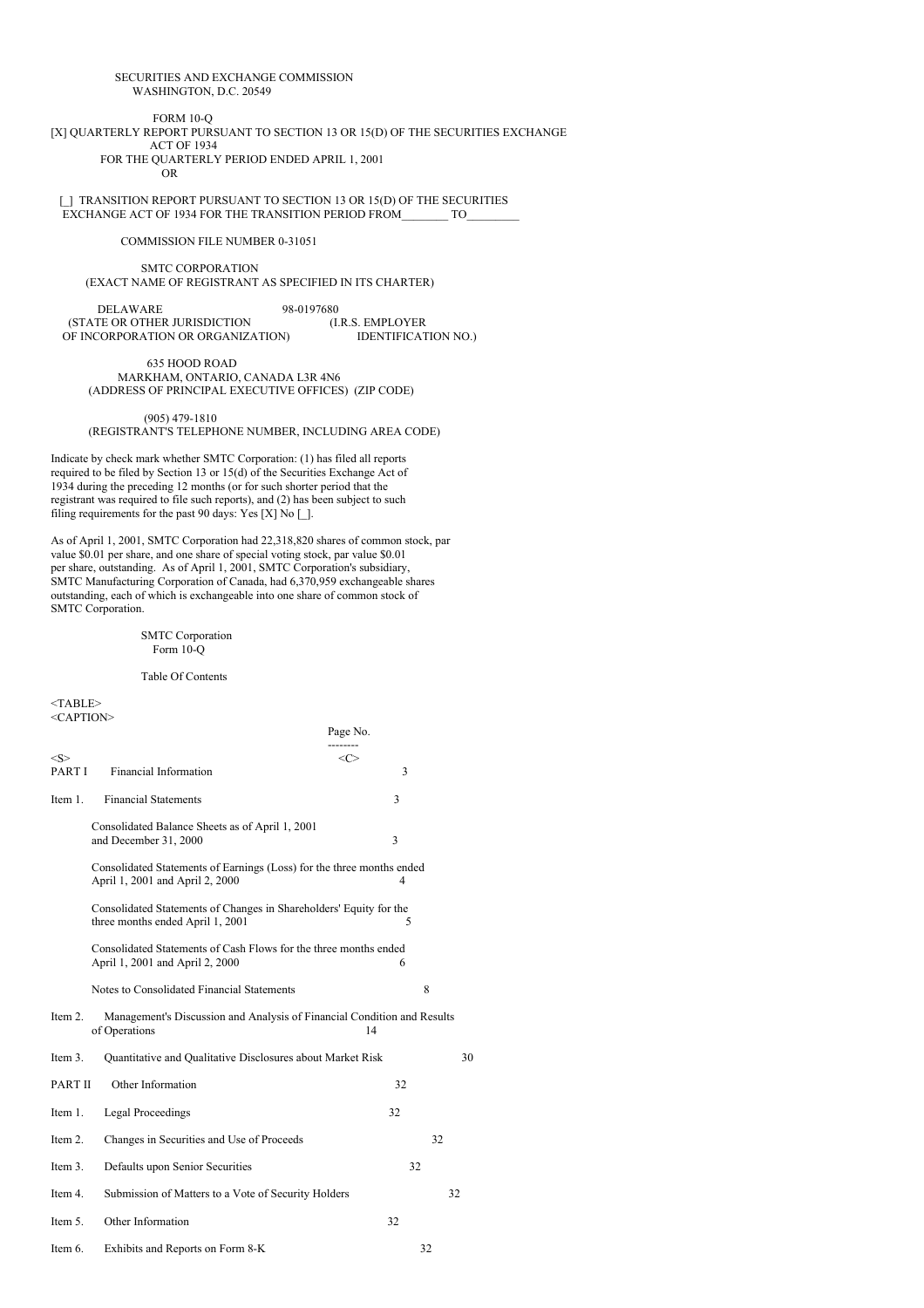2

## SMTC CORPORATION Consolidated Balance Sheets (Expressed in thousands of U.S. dollars)

(Unaudited)

# PART I FINANCIAL INFORMATION

# ITEM 1. FINANCIAL STATEMENTS

 $<$ TABLE $>$ 

| <caption></caption> |  |
|---------------------|--|
|---------------------|--|

|                                              | April 1,                 | December 31,        |           |
|----------------------------------------------|--------------------------|---------------------|-----------|
|                                              | 2001                     | 2000                |           |
| <s></s>                                      | $<\infty$                | $\langle C \rangle$ |           |
| Assets                                       |                          |                     |           |
|                                              |                          |                     |           |
| Current assets:                              |                          |                     |           |
| Cash and short-term investments              |                          | \$1,700             | \$2,698   |
| Accounts receivable                          |                          | 174,671             | 194,749   |
| Inventories (note 2)                         | 158,091                  |                     | 191,821   |
| Prepaid expenses                             | 5,687                    |                     | 5,233     |
| Deferred income taxes                        |                          | 1,123               | 1,044     |
|                                              |                          |                     |           |
|                                              | 341,272                  | 395,545             |           |
| Capital assets                               | 59,717                   |                     | 58,564    |
| Goodwill                                     | 78,038                   |                     | 80,149    |
| Other assets                                 | 9.618                    |                     | 9,859     |
| Deferred income taxes                        |                          | 12,859              | 3,359     |
|                                              |                          |                     |           |
| Liabilities and Shareholders' Equity         |                          | \$501,504           | \$547,476 |
|                                              |                          |                     |           |
|                                              |                          |                     |           |
| Current liabilities:                         |                          |                     |           |
| Accounts payable                             | \$103,272                |                     | \$141,574 |
| Accrued liabilities                          | 50,158                   |                     | 51,695    |
| Income taxes payable                         |                          | 2,011               | 5,458     |
| Current portion of long-term debt            |                          | 8,750               | 7,500     |
| Current portion of capital lease obligations |                          | 198                 | 995       |
|                                              |                          |                     |           |
|                                              | 164,389                  | 207,222             |           |
| Capital lease obligations                    |                          | 556                 | 1,242     |
| Long-term debt                               | 125,537                  |                     | 108,305   |
| Deferred income taxes                        |                          | 2,221               | 2,221     |
|                                              |                          |                     |           |
| Shareholders' equity:                        |                          |                     |           |
| Capital stock                                | 77,431                   |                     | 77,427    |
| Warrants                                     | $\overline{\phantom{a}}$ | 367                 |           |
| Loans receivable                             | (13)                     |                     | (27)      |
| Additional paid-in-capital                   |                          | 152,072             | 151,396   |
| Deficit                                      | (20,689)                 |                     | (677)     |
|                                              |                          |                     |           |
|                                              | 208,801                  | 228,486             |           |
|                                              |                          |                     |           |
|                                              |                          |                     |           |
|                                              | \$501,504                | \$547,476           |           |
|                                              |                          |                     |           |

=========================================================================================================

 $<$ /TABLE>

See accompanying notes to consolidated financial statements.

SMTC CORPORATION

# Consolidated Statements of Earnings (Loss)

3

(Expressed in thousands of U.S. dollars, except share quantities and per share amounts)

(Unaudited)

<TABLE>

<CAPTION>

========================================================================================= Three months ended ---------------------------- April 1, April 2,<br>2001 2000  $2000$ - -----------------------------------------------------------------------------------------  $\langle \zeta \rangle$   $\langle \zeta \rangle$   $\langle \zeta \rangle$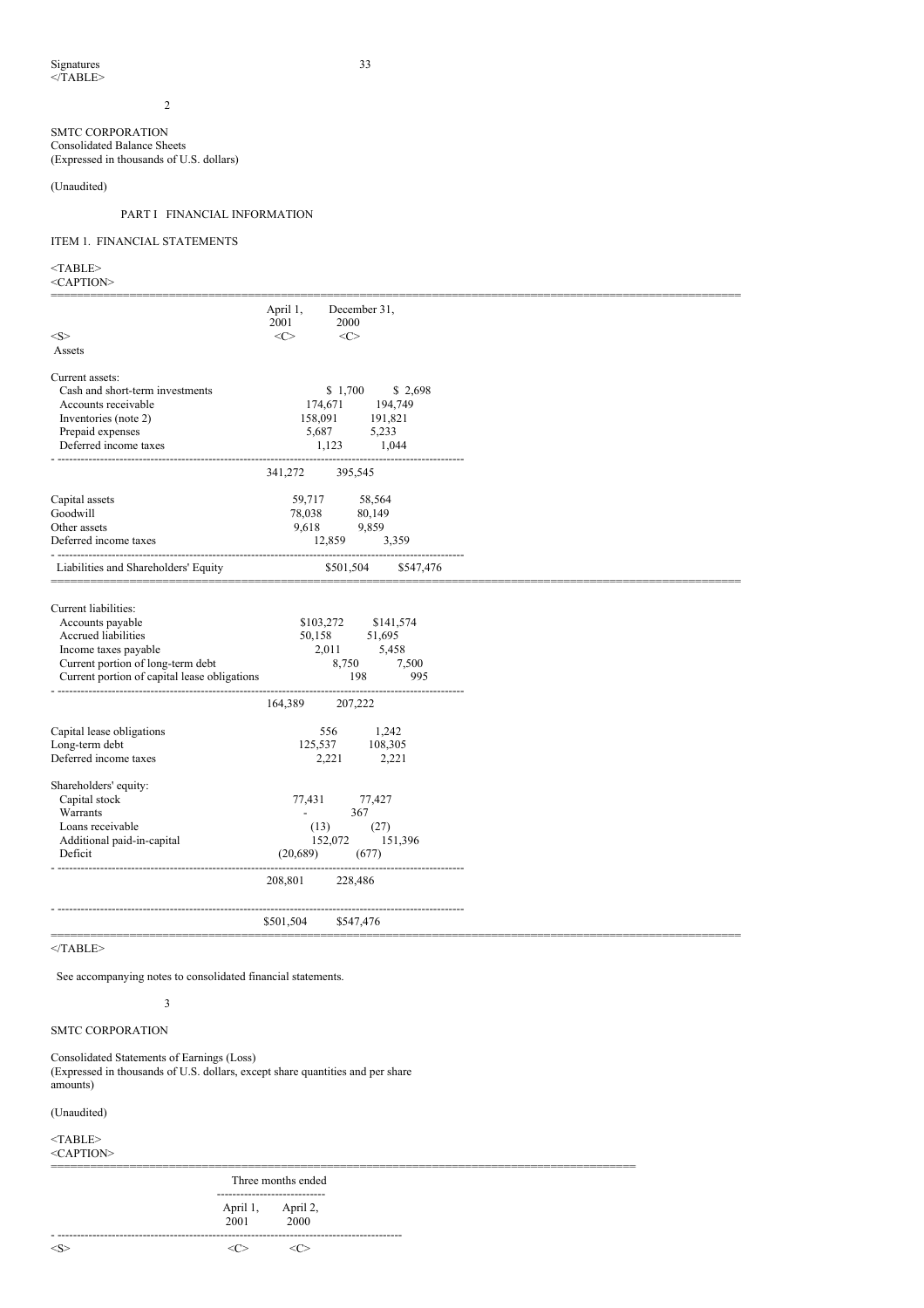| Revenue                                                                                                | \$200,915<br>\$124,333                                                   |                                      |  |
|--------------------------------------------------------------------------------------------------------|--------------------------------------------------------------------------|--------------------------------------|--|
| Cost of sales (including restructuring charge<br>of \$6,900; 2000 - \$nil) (note 6)                    | 199,401<br>113,127                                                       |                                      |  |
| Gross profit                                                                                           | 1,514<br>11,206                                                          |                                      |  |
| Selling, general and<br>administrative expenses                                                        | 9,795<br>7,679                                                           |                                      |  |
| Amortization                                                                                           | 2,352<br>1,272                                                           |                                      |  |
| Restructuring charge (note 6)                                                                          | 15,754<br>$\overline{\phantom{a}}$                                       |                                      |  |
| Operating income (loss)                                                                                | (26,387)<br>2,255                                                        |                                      |  |
| Interest                                                                                               | 2,892<br>3,789                                                           |                                      |  |
| Loss before income taxes                                                                               | ---------------<br>(29, 279)<br>(1, 534)                                 |                                      |  |
| Income tax recovery                                                                                    | (91)<br>(9,267)                                                          |                                      |  |
| Net loss                                                                                               | (20,012)<br>(1,443)                                                      |                                      |  |
| Loss per share:<br>Basic<br>Diluted                                                                    | \$<br>(0.71)<br>(1.16)<br>\$<br>(0.71)<br>(1.16)                         |                                      |  |
| Weighted average number of common<br>shares used in the calculations of<br>loss per share:             |                                                                          |                                      |  |
| Basic<br>Diluted                                                                                       | 28,362,053<br>2,414,642<br>28,362,053<br>2,414,642                       |                                      |  |
| $<$ /TABLE>                                                                                            |                                                                          |                                      |  |
| See accompanying notes to consolidated financial statements.                                           |                                                                          |                                      |  |
| $\overline{4}$                                                                                         |                                                                          |                                      |  |
| <b>SMTC CORPORATION</b>                                                                                |                                                                          |                                      |  |
| Consolidated Statements of Changes in Shareholders' Equity<br>(Expressed in thousands of U.S. dollars) |                                                                          |                                      |  |
| Three months ended April 1, 2001<br>(Unaudited)                                                        |                                                                          |                                      |  |
| $<$ TABLE><br><caption></caption>                                                                      |                                                                          |                                      |  |
| Capital<br>stock                                                                                       | Additional<br>paid-in<br>Loans<br>Warrants<br>capital receivable         | Shareholders'<br>Deficit<br>equity   |  |
| <<<br><s><br/>Balance, December 31, 2000</s>                                                           | <<<br>$<\!\!C\!\!>$<br>$<\infty$<br><<<br>\$151,396<br>\$77,427<br>\$367 | <<><br>(27)<br>\$ (677)<br>\$228,486 |  |
| Warrants exercised                                                                                     | (367)<br>363<br>4                                                        |                                      |  |
| Options exercised                                                                                      | 313<br>$\overline{\phantom{a}}$                                          | 313                                  |  |

Repayment of loans receivable  $\qquad \qquad - \qquad - \qquad 14 \qquad - \qquad 14$ Loss for the period - - - - (20,012) (20,012) - ------------------------------------------------------------------------------------------------------------------------------

Balance, April 1, 2001 \$77,431 \$ - \$152,072 \$ (13) \$(20,689) \$208,801 ==============================================================================================================================  $<$  /TABLE>  $\,$ 

See accompanying notes to consolidated financial statements.

# 5

SMTC CORPORATION

Consolidated Statements of Cash Flows (Expressed in thousands of U.S. dollars)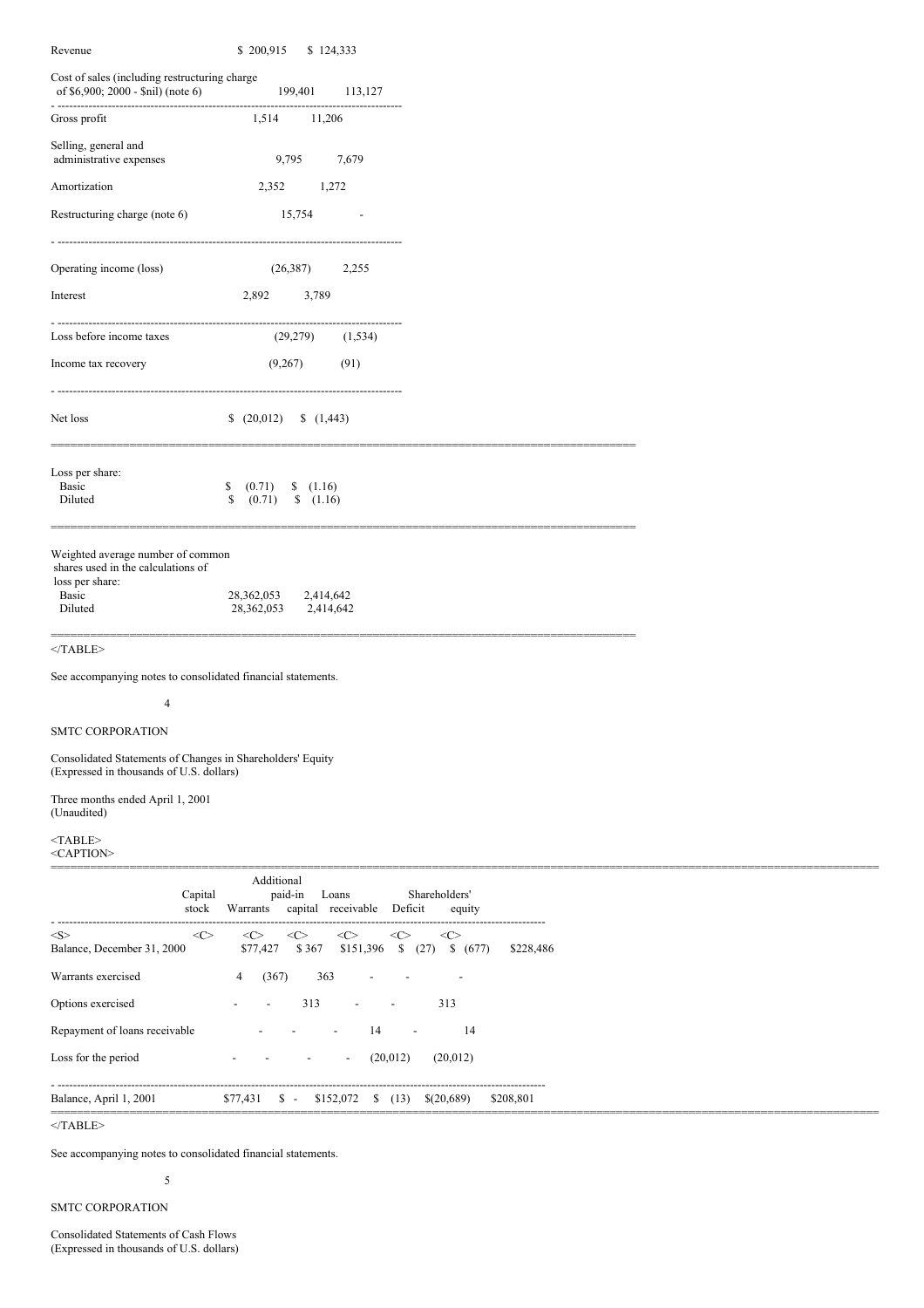#### $<$ TABLE> <CAPTION>

|                                                  |                          | Three months ended                       |                            |         |
|--------------------------------------------------|--------------------------|------------------------------------------|----------------------------|---------|
|                                                  | ------------------------ | April 1, April 2,<br>2001 2000           |                            |         |
| < S >                                            |                          | $\langle C \rangle$ $\langle C \rangle$  |                            |         |
| Cash provided by (used in):                      |                          |                                          |                            |         |
| Operations:                                      |                          |                                          |                            |         |
| Net loss                                         |                          | $(20,012)$ (1,443)                       |                            |         |
| Items not involving cash:                        |                          |                                          |                            |         |
| Amortization                                     |                          | 2,352 1,272                              |                            |         |
| Depreciation                                     |                          | 2,896 2,475                              |                            |         |
| Deferred income tax provision (benefit)          |                          |                                          | (9,579)                    | 225     |
| Loss on disposition of capital assets            |                          |                                          | (44)<br><b>Harry Corp.</b> |         |
| Impairment of assets                             |                          | 5,023                                    |                            |         |
| Change in non-cash operating working capital:    |                          |                                          |                            |         |
| Accounts receivable                              |                          | 20,078 (9,054)                           |                            |         |
| Inventories                                      |                          | 33,730 (24,714)                          |                            |         |
| Prepaid expenses                                 |                          | $(1,196)$ $(1,694)$                      |                            |         |
| Accounts payable, accrued liabilities and        |                          |                                          |                            |         |
| income taxes payable                             |                          | $(44,565)$ 7,394                         |                            |         |
|                                                  |                          | $(11,273)$ $(25,583)$                    |                            |         |
| Financing:                                       |                          |                                          |                            |         |
| Increase in long-term debt                       |                          | 18,482 31,475                            |                            |         |
| Principal payments on capital leases             |                          | $(204)$ $(418)$                          |                            |         |
| Proceeds on issuance of common stock             |                          |                                          | $313 -$                    |         |
| Repayment of loans receivable                    |                          | $\begin{array}{c} 313 \\ 14 \end{array}$ |                            |         |
|                                                  |                          | 18,605 31,057                            |                            |         |
|                                                  |                          |                                          |                            |         |
| Investments:                                     |                          |                                          |                            |         |
| Purchase of capital assets                       |                          | $(8,330)$ $(2,490)$                      | 44                         |         |
| Proceeds from sale of capital assets             |                          |                                          |                            |         |
|                                                  | $(8,330)$ $(2,446)$      |                                          |                            |         |
| Increase (decrease) in cash and cash equivalents |                          |                                          | $(998)$ 3,028              |         |
| Cash and cash equivalents, beginning period      |                          |                                          | 2,698 2,083                |         |
|                                                  |                          |                                          |                            |         |
| Cash and cash equivalents, end of period         |                          |                                          | \$1,700                    | \$5,111 |

=============================================================================================

 $<$ /TABLE>

See accompanying notes to consolidated financial statements.

6

SMTC CORPORATION (FORMERLY HTM HOLDINGS, INC.)

Consolidated Statements of Cash Flows (continued) (Expressed in thousands of U.S. dollars)

(Unaudited)

## $<$ TABLE> <CAPTION>

|                                              | Three months ended             |
|----------------------------------------------|--------------------------------|
|                                              | April 1, April 2,<br>2001 2000 |
| <s></s>                                      | $<\!\!C\!\!>$<br><r></r>       |
| Supplemental disclosures:                    |                                |
| Cash paid during the period:                 |                                |
| Income taxes                                 | \$ 3,601 \$ 837                |
| Interest                                     | 2,826 3,919                    |
| Non-cash investing and financing activities: |                                |
| Acquisition of equipment under               |                                |
| capital lease                                | 293                            |
|                                              |                                |

 $<$ /TABLE>

Cash and cash equivalents is defined as cash and short-term investments.

See accompanying notes to consolidated financial statements.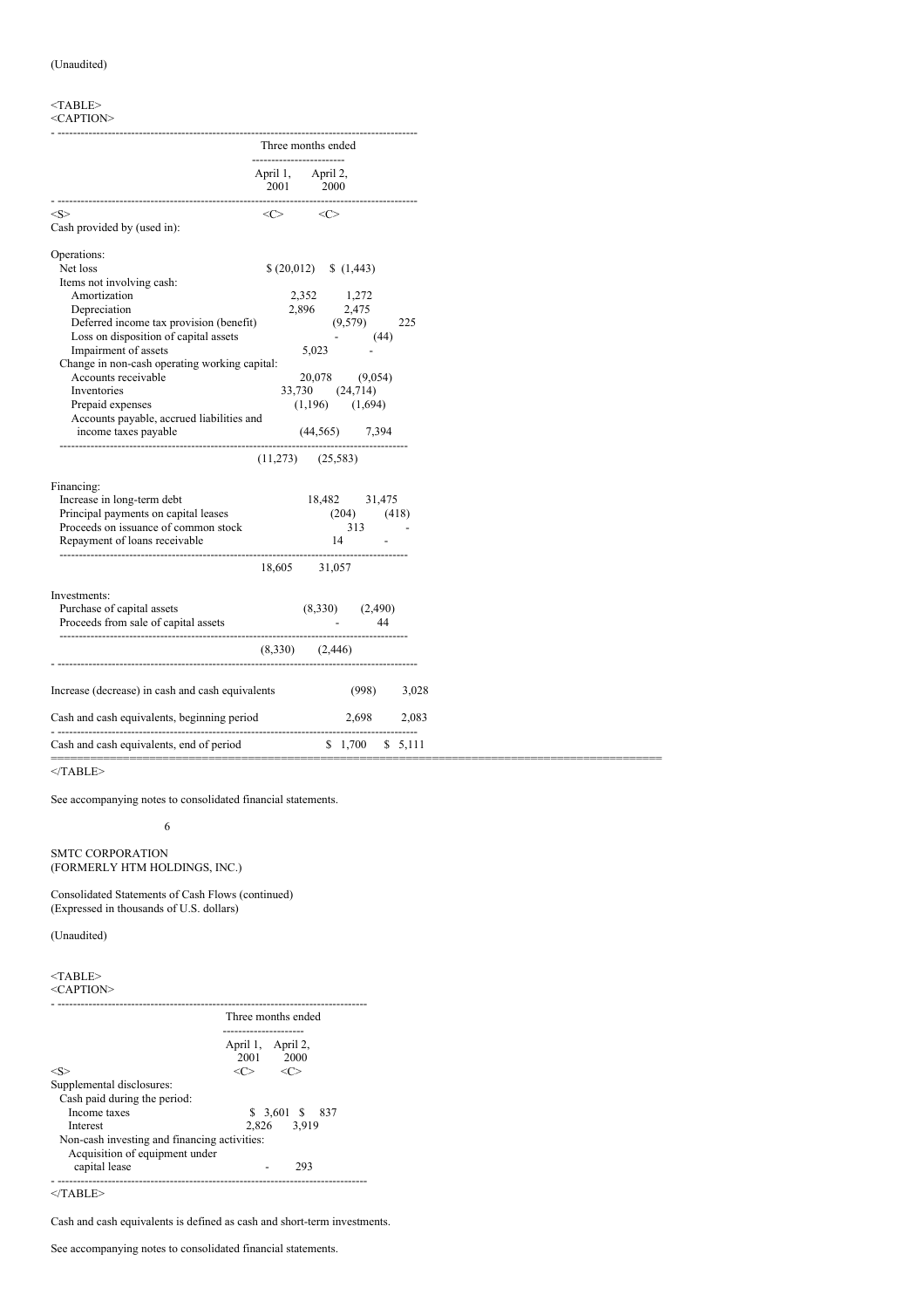# 7

# SMTC CORPORATION

Consolidated Notes to Financial Statements (continued) (Expressed in thousands of U.S. dollars, except share quantities and per share amounts)

Three months ended April 1, 2001 and April 2, 2000 (Unaudited)

# 1. Basis of presentation:

The Company's accounting principles are in accordance with accounting principles generally accepted in the United States.

- --------------------------------------------------------------------------------

The accompanying unaudited consolidated balance sheets as at April 1, 2001 and December 31, 2000, and the related unaudited consolidated statements of earnings (loss) for the three month period ended April 1, 2001 and April 2, 2000, the unaudited consolidated statement of changes in shareholders' equity for the three month period ended April 1, 2001; and the unaudited consolidated statements of cash flows for the three month period ended April 1, 2001 and April 2, 2000 have been prepared on substantially the same basis as the annual consolidated financial statements. Management believes the financial statements reflect all adjustments, consisting only of normal recurring accruals, which are, in the opinion of management, necessary for a fair presentation of the Company's financial position, operating results and cash flows for the periods presented. The results of operations for the three month period ended April 1, 2001 are not necessarily indicative of results to be expected for the entire year. These unaudited interim consolidated financial statements should be read in conjunction with the annual consolidated financial statements and notes thereto for the year ended December 31, 2000.

### 2. Inventories:

| $$94,905$ $$107,767$<br>Raw materials<br>36,211 56,521<br>Work in process<br>25,544 25,493<br>Finished goods<br>2.040<br>Other<br>1.431 |
|-----------------------------------------------------------------------------------------------------------------------------------------|
|                                                                                                                                         |
|                                                                                                                                         |
|                                                                                                                                         |
|                                                                                                                                         |

## 8

# SMTC CORPORATION

Consolidated Notes to Financial Statements (continued) (Expressed in thousands of U.S. dollars, except share quantities and per share amounts)

Three months ended April 1, 2001 and April 2, 2000 (Unaudited)

3. Loss per share:

The following table sets forth the calculation of basic and diluted loss per common share

- --------------------------------------------------------------------------------

# <TABLE>

<CAPTION>

|                                          | Three months ended                                  |
|------------------------------------------|-----------------------------------------------------|
|                                          | -----------------<br>April 1, April 2,<br>2001 2000 |
| <s></s>                                  |                                                     |
| Numerator:                               |                                                     |
| Net loss                                 | $(20,012)$ \$ $(1,443)$                             |
| Less Class L preferred<br>entitlement    | (1,366)                                             |
| Loss available to<br>common shareholders | $(20,012)$ \$ $(2,809)$                             |

Denominator: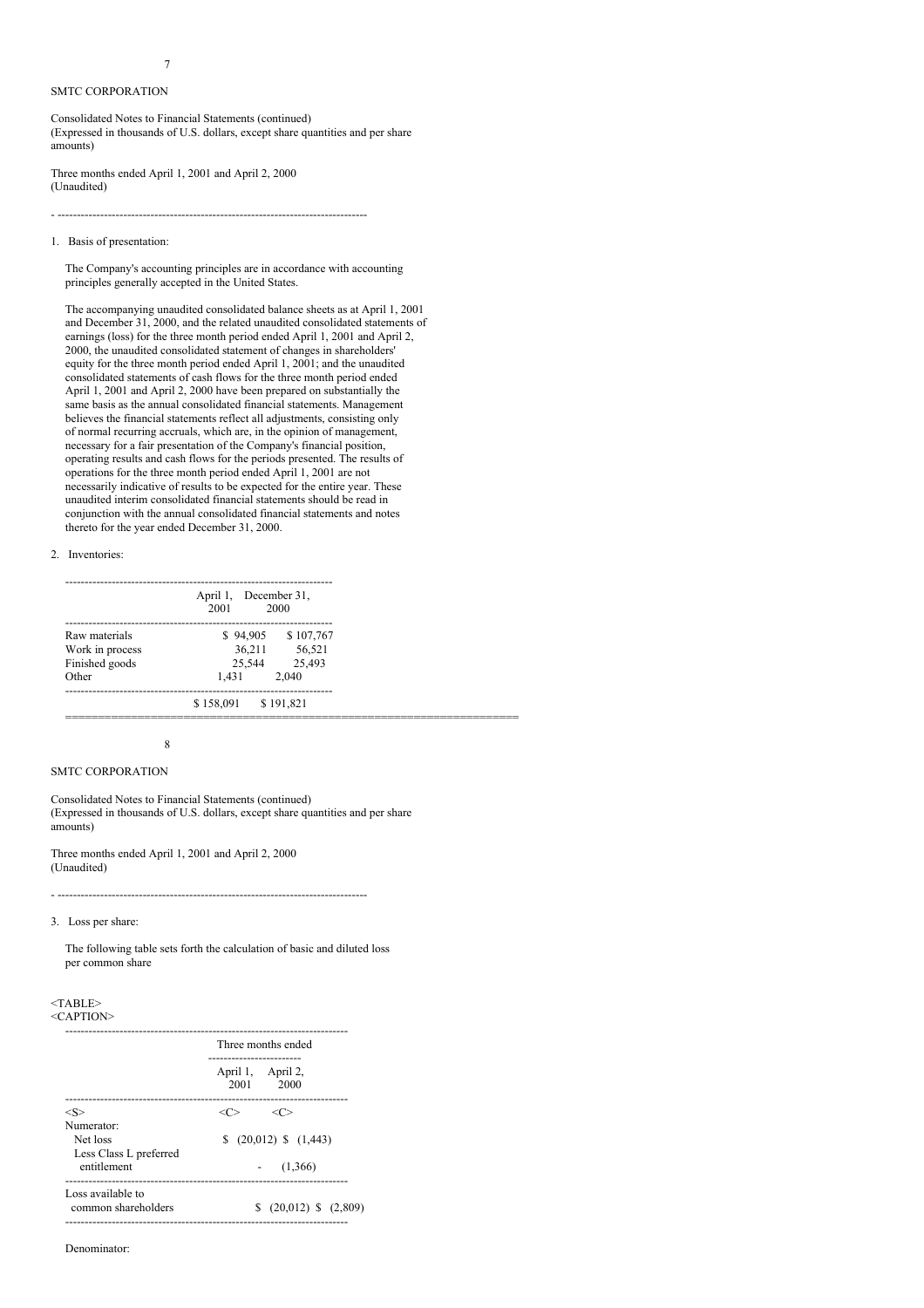| Weighted-average shares - basic<br>Effect of dilutive securities:<br>Employee stock options<br>Warrants | 28, 362, 053 2, 414, 642 |  |
|---------------------------------------------------------------------------------------------------------|--------------------------|--|
| Weighted-average shares - diluted                                                                       | 28, 362, 053 2, 414, 642 |  |

Loss per share: Basic <br>
S (0.71) \$ (1.16)<br>
Diluted <br>
S (0.71) \$ (1.16)  $(0.71)$  \$  $(1.16)$ -------------------------------------------------------------------------

 $<$ /TABLE>

For the three month period ended April 1, 2001 and April 2, 2000 options and warrants to purchase common stock were outstanding during those periods but were not included in the computation of diluted loss per share because their effect would be anti-dilutive on the loss per share for the period.

# 4. Income taxes:

The Company's effective tax rate differs from the statutory rate primarily due to non-deductible goodwill amortization and operating losses in certain jurisdictions.

 $\overline{Q}$ 

# SMTC CORPORATION

Consolidated Notes to Financial Statements (continued) (Expressed in thousands of U.S. dollars, except share quantities and per share amounts)

Three months ended April 1, 2001 and April 2, 2000 (Unaudited)

- --------------------------------------------------------------------------------

# 5. Segmented information:

The Company derives its revenue from one dominant industry segment, the electronics manufacturing services industry. The Company is operated and managed geographically and has ten facilities in the United States, Canada, Europe and Mexico. The Company monitors the performance of its geographic operating segments based on EBITA (earnings before interest, taxes and amortization) before restructuring charges. Intersegment adjustments reflect intersegment sales that are generally recorded at prices that approximate arm's-length transactions. Information about the operating segments is as follows:

# <TABLE>

<CAPTION>

|                       |                              |                                                  | Three months ended April 1, 2001 Three months ended April 2, 2000                                                                                                                                                                       |           |
|-----------------------|------------------------------|--------------------------------------------------|-----------------------------------------------------------------------------------------------------------------------------------------------------------------------------------------------------------------------------------------|-----------|
|                       |                              | <b>Net</b>                                       | Net<br>Total Intersegment external Total Intersegment external<br>revenue revenue revenue revenue revenue revenue                                                                                                                       |           |
| < S >                 |                              |                                                  | $\langle\langle\!\langle \rangle\rangle\quad\langle\langle \rangle\rangle\quad\langle\langle \rangle\quad\langle\langle \rangle\quad\langle\langle \rangle\quad\langle \langle \rangle\quad\langle \langle \rangle\quad\langle \rangle$ |           |
|                       |                              |                                                  | United States \$158,475 \$(7,416) \$151,059 \$106,796 \$(674) \$106,122                                                                                                                                                                 |           |
| Canada                |                              |                                                  | 26,941 (887) 26,054 13,038 (985) 12,053                                                                                                                                                                                                 |           |
| Europe                |                              |                                                  | 7,797 - 7,797 4,727 (1,476) 3,251<br>Mexico 24,469 (8,464) 16,005 2,921 (14) 2,907                                                                                                                                                      |           |
|                       |                              | ___________________                              | $$217,682$ $$(16,767)$ $$200,915$ $$127,482$ $$(3,149)$ $$124,333$                                                                                                                                                                      |           |
| <b>United States</b>  |                              | EBITA (before restructuring charges):<br>\$1,432 | \$3,576                                                                                                                                                                                                                                 |           |
| Canada                |                              | 580                                              | 728                                                                                                                                                                                                                                     |           |
| Europe<br>Mexico      |                              | (201)<br>(3,192)                                 | (494)<br>(284)                                                                                                                                                                                                                          |           |
|                       |                              | (1,381)                                          | 3,527                                                                                                                                                                                                                                   |           |
| Interest              |                              | 2,892                                            | 3,789                                                                                                                                                                                                                                   |           |
| Amortization          |                              | 2.352                                            | 1.272                                                                                                                                                                                                                                   |           |
|                       | Earnings before income taxes |                                                  |                                                                                                                                                                                                                                         |           |
|                       | and restructuring charges    | \$(6,625)                                        |                                                                                                                                                                                                                                         | \$(1,534) |
| Capital expenditures: |                              |                                                  |                                                                                                                                                                                                                                         |           |
| <b>United States</b>  |                              | \$4,629                                          | \$1,264                                                                                                                                                                                                                                 |           |
| Canada                |                              | 756                                              | 665                                                                                                                                                                                                                                     |           |
| Europe                |                              | 23                                               | 178                                                                                                                                                                                                                                     |           |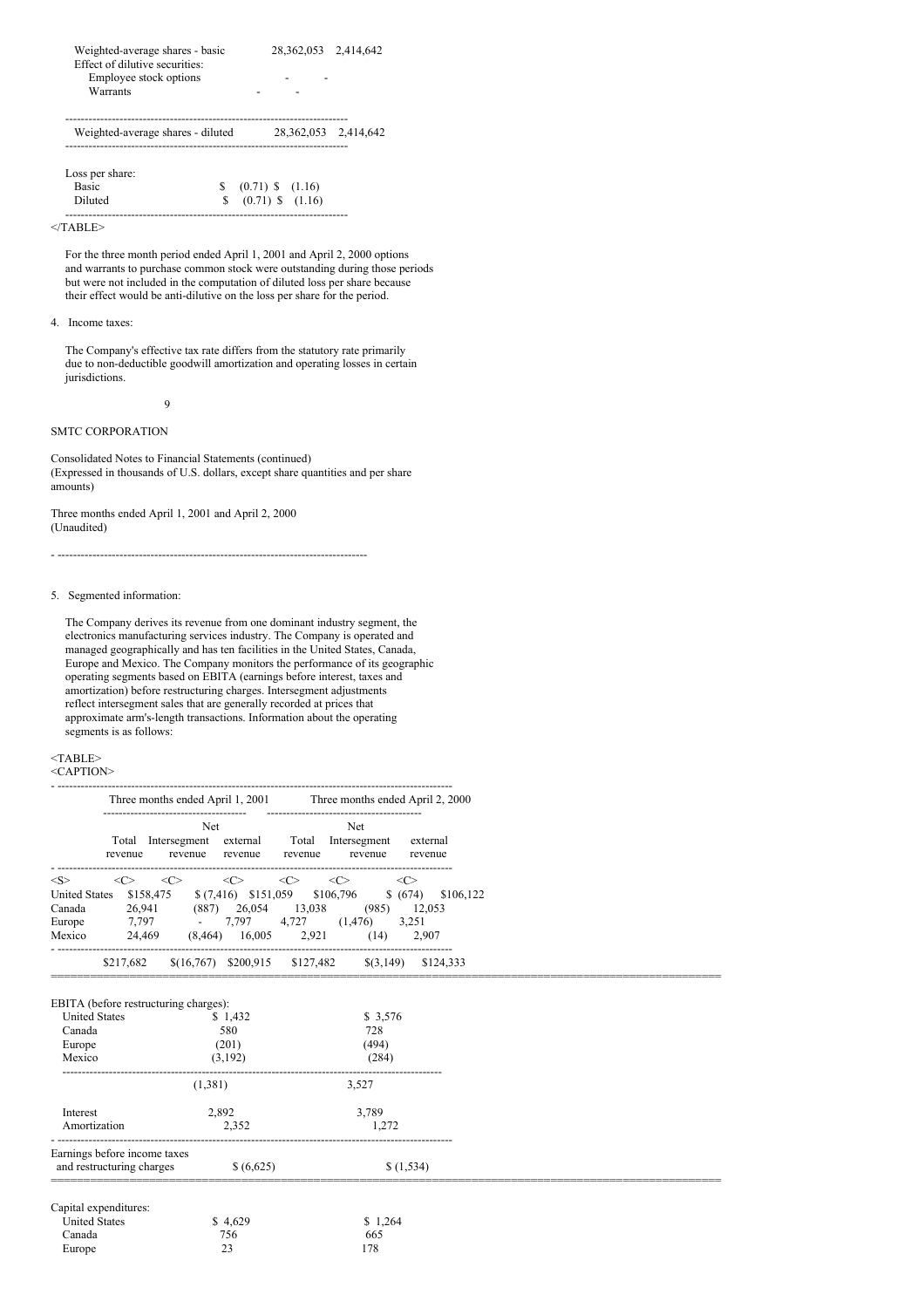| Mexico            | 2.922   | 676     |  |
|-------------------|---------|---------|--|
|                   | \$8,330 | \$2,783 |  |
| $>$ /TADID $\sim$ |         |         |  |

 $<$ TABLE>

# SMTC CORPORATION

Consolidated Notes to Financial Statements (continued) (Expressed in thousands of U.S. dollars, except share quantities and per share amounts)

Three months ended April 1, 2001 and April 2, 2000 (Unaudited)

10

- -------------------------------------------------------------------------------- 5. Segmented Information (Continued):

The following enterprise-wide information is provided. Geographic revenue information reflects the destination of the product shipped. Long-lived assets information is based on the principal location of the asset.

|                      | Three months ended             |      |
|----------------------|--------------------------------|------|
|                      | April 1, April 2,<br>2001 2000 |      |
| Geographic revenue:  |                                |      |
| <b>United States</b> | \$172,115 \$110,881            |      |
| Canada               | 14,046 3,304                   |      |
| Europe               | 12,060 7,795                   |      |
| Asia                 | 2,668 2,353                    |      |
| Mexico               | 26                             |      |
|                      | \$200,915 \$124,333            |      |
|                      | April 1, December 31,          |      |
|                      | 2001                           | 2000 |
| Long-lived assets:   |                                |      |
| <b>United States</b> | \$76,510 \$79,136              |      |
| Canada               | 24,159 25,540                  |      |
| Europe               | 19,757 20,410                  |      |
| Mexico               | 17,329 14,627                  |      |

\$137,755 \$138,713 ===========================================================================

# 11

# SMTC CORPORATION

Consolidated Notes to Financial Statements (continued) (Expressed in thousands of U.S. dollars, except share quantities and per share amounts)

Three months ended April 1, 2001 and April 2, 2000

- --------------------------------------------------------------------------------

# 6. Restructuring charge:

During the quarter, in response to the slowing technology end market, the Company announced that, along with its work force reduction initiatives, it would close its assembly facility in Denver, Colorado. As a result, the Company recorded a restructuring charge of \$22.7 million pre-tax during the quarter. The following table details the components of the restructuring charge, and the related amount included in accrued liabilities:

# $<$ TABLE>

<CAPTION>

|                                         | Restructuring<br>Amounts<br>included in<br>Charge<br>accrued liabilities |       |       |       |
|-----------------------------------------|--------------------------------------------------------------------------|-------|-------|-------|
| <s></s>                                 |                                                                          | <( `> |       |       |
| Inventory write-down                    |                                                                          | 6.900 | S     |       |
| Lease and other contractual obligations |                                                                          | 5.178 |       | 5.127 |
| Severance                               | 2.526                                                                    |       | 1.678 |       |
| Asset impairment                        |                                                                          | 5,023 |       |       |
| Other facility exit costs               |                                                                          | 3,027 | 2.827 |       |
|                                         |                                                                          |       |       |       |

\$ 22,654 \$ 9,632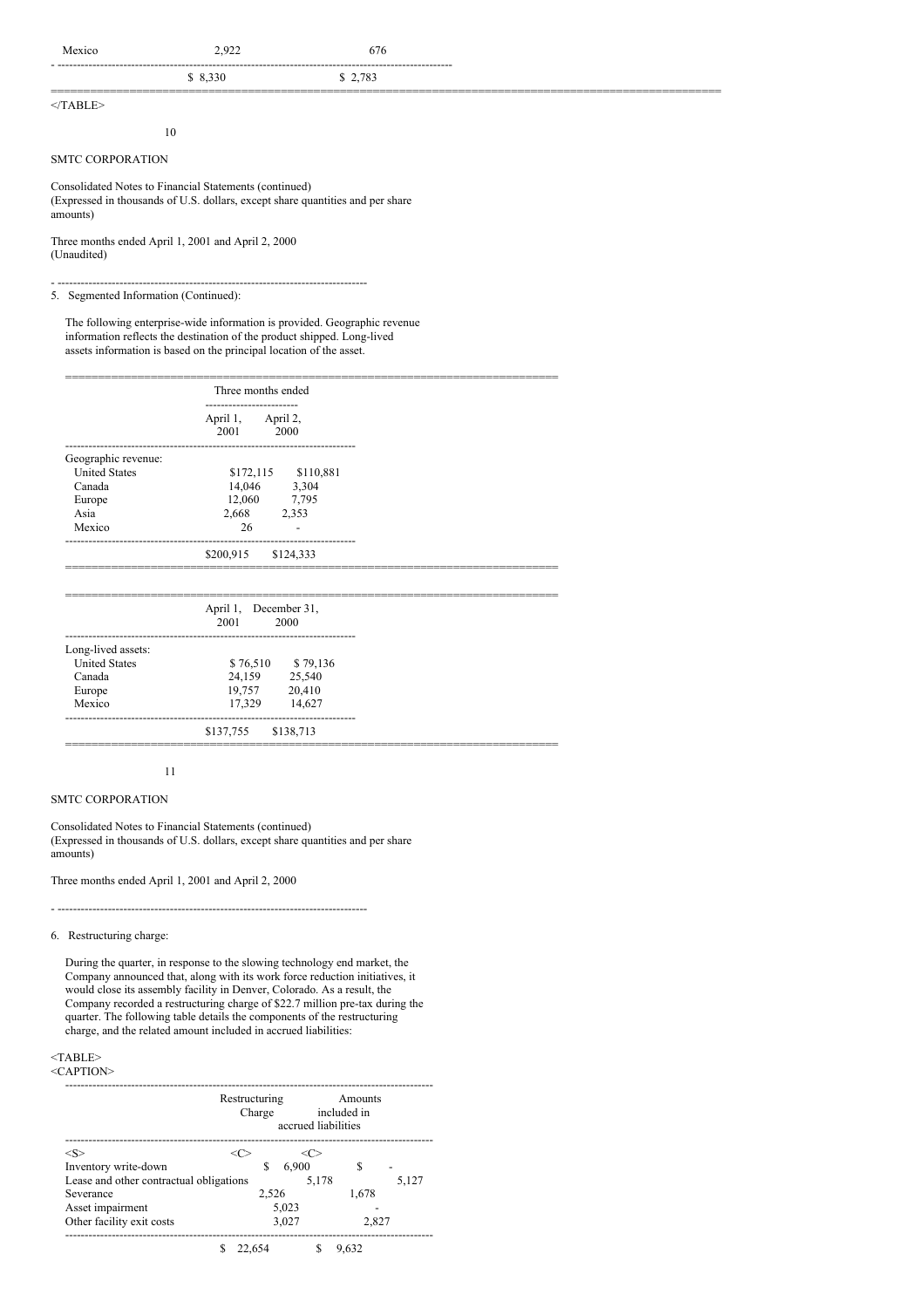#### $<$ /TABLE>

The closure of the assembly facility in Denver involves the severance of employees, the disposition of assets and the decommissioning, exiting and subletting of the facility. The severance costs related to Denver include all 429 employees. The severance costs also include 847 plant and operational employees at our Mexico facility and 45 plant and operational employees at our Cork, Ireland facility. Of the total severance costs, \$848 was paid out during the quarter.

-----------------------------------------------------------------------------------------------

The asset impairment reflects the write-down of certain long lived assets primarily at the Denver location that became impaired as a result of the rationalization of facilities. The asset impairment was determined based on undiscounted projected future net cash flows relating to the assets resulting in a write-down to estimated salvage values.

Other facility exit costs include personnel costs and other fees directly related to exit activities at the Denver location.

The major components of the restructuring are estimated to be complete by early fiscal year 2002.

# 7. Implementation of Recently Issued Accounting Standards:

In June 1998, the Financial Accounting Standards Board ("FASB") issued SFAS No. 133, "Accounting for Derivative Instruments and Hedging Activities." SFAS No. 133 establishes methods of accounting for derivative financial instruments and hedging activities related to those instruments as well as other hedging activities. SFAS No. 133 requires all derivatives to be recognized either as assets or liabilities and measured at fair value. SFAS No. 137 delays the effective date of SFAS No. 133 to fiscal years beginning after June 15, 2000. The Company implemented SFAS No. 133 for the first quarter of 2001. As

12

# SMTC CORPORATION

Consolidated Notes to Financial Statements (continued) (Expressed in thousands of U.S. dollars, except share quantities and per share amounts)

Three months ended April 1, 2001 and April 2, 2000 (Unaudited)

a result of implementing SFAS No. 133, the Company has recorded the interest rate swaps in the balance sheet at fair value and recorded a \$0.5 million charge to earnings representing the change in fair value of the swaps for the period. The fair value of the interest rate swaps at the date of implementation of SFAS No. 133 was not significant.

- --------------------------------------------------------------------------------

### 13

ITEM 2. MANAGEMENT'S DISCUSSION AND ANALYSIS OF FINANCIAL CONDITION AND RESULTS OF OPERATIONS.

### SELECTED CONSOLIDATED FINANCIAL DATA

The consolidated financial statements of SMTC are prepared in accordance with United States GAAP, which conforms in all material respects to Canadian GAAP.

Consolidated Statement of Operations Data (excluding \$22.7 million pre-tax restructuring charges): (in millions, except per share amounts)

<TABLE> <CAPTION>

|                                              | Three Months Ended                 |                 |     |  |
|----------------------------------------------|------------------------------------|-----------------|-----|--|
| $<\!\!S\!\!>$                                | April 1, 2001 April 2, 2000<br><<> | $<<$ C $>$      |     |  |
| Revenue                                      |                                    | \$200.9 \$124.3 |     |  |
| Cost of sales                                |                                    | 192.5 113.2     |     |  |
| Gross profit                                 |                                    | .<br>8.4 11.1   |     |  |
| Selling, general and administrative expenses |                                    | 9.8             | 7.7 |  |
| Amortization                                 | 2.3                                | 1.2             |     |  |
| Operating income (loss)                      |                                    | $(3.7)$ 2.2     |     |  |
| Interest                                     | 2.9                                | 3.7             |     |  |
| Loss before income taxes                     |                                    | $(6.6)$ $(1.5)$ |     |  |
| Income tax recovery                          |                                    | $(2.0)$ $(0.1)$ |     |  |
| Net loss                                     |                                    |                 |     |  |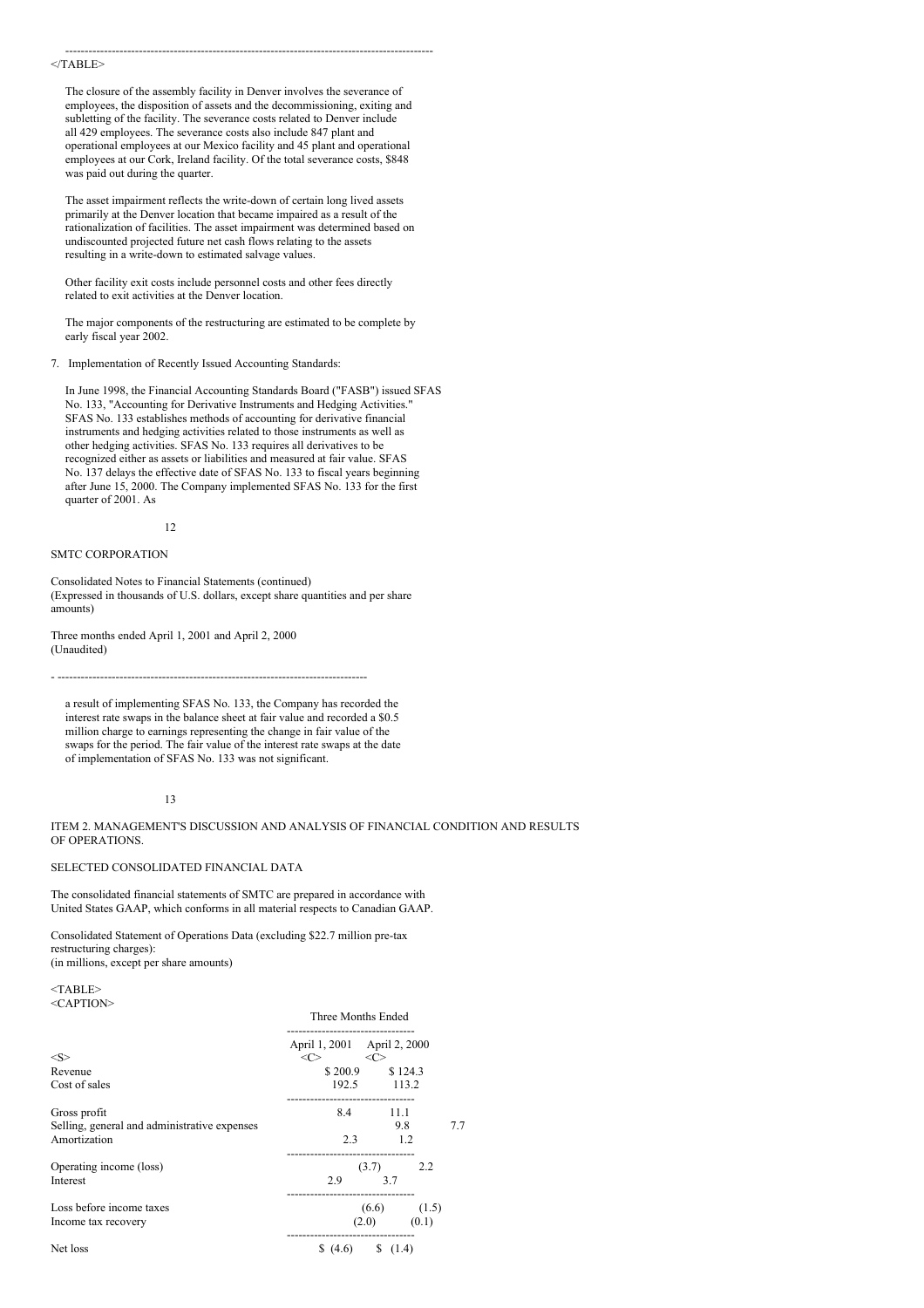| Net loss per common share:                     |                         |          |  |
|------------------------------------------------|-------------------------|----------|--|
| <b>Basic</b>                                   | $\{(0.16)$ \ $\{(1.16)$ |          |  |
| Diluted                                        | \$ (0.16)               | \$(1.16) |  |
|                                                |                         |          |  |
| Weighted average number of shares outstanding: |                         |          |  |
| <b>Basic</b>                                   | 28,362                  | 2.415    |  |
| Diluted                                        | 28.362                  | 2.415    |  |
|                                                |                         |          |  |

#### <CAPTION>

Consolidated Statement of Operations Data (including \$22.7 million pre-tax restructuring charges): (in millions, except per share amounts)

|                                                | Three Months Ended                                                |                          |     |  |
|------------------------------------------------|-------------------------------------------------------------------|--------------------------|-----|--|
|                                                | April 1, 2001 April 2, 2000                                       |                          |     |  |
| < S >                                          | ----------------------<br>$\langle C \rangle$ $\langle C \rangle$ |                          |     |  |
| Revenue                                        |                                                                   | \$200.9 \$124.3          |     |  |
| Cost of sales                                  |                                                                   | 199.4 113.2<br>          |     |  |
| Gross profit                                   |                                                                   | $1.5$ 11.1               |     |  |
| Selling, general and administrative expenses   |                                                                   | 9.8                      | 7.7 |  |
| Amortization                                   |                                                                   | $2.3$ 1.2                |     |  |
| Restructuring charges                          |                                                                   | 15.8                     |     |  |
| Operating income (loss)                        | ----------------------------                                      | $(26.4)$ 2.2             |     |  |
| Interest                                       |                                                                   | 2.9 3.7                  |     |  |
| Loss before income taxes                       |                                                                   | $(29.3)$ $(1.5)$         |     |  |
| Income tax recovery                            |                                                                   | $(9.3)$ $(0.1)$          |     |  |
| Net loss                                       |                                                                   |                          |     |  |
| Net loss per common share:                     |                                                                   |                          |     |  |
| <b>Basic</b>                                   |                                                                   | $(0.71)$ $(1.16)$        |     |  |
| Diluted                                        |                                                                   | $$(0.71) \qquad $(1.16)$ |     |  |
| Weighted average number of shares outstanding: |                                                                   |                          |     |  |
| <b>Basic</b>                                   |                                                                   | 28,362 2,415             |     |  |
| Diluted                                        |                                                                   | 28,362 2,415             |     |  |
|                                                |                                                                   |                          |     |  |

 $<$ /TABLE>

Other Financial Data - Consolidated Adjusted Net Earnings (Loss): (in millions, except per share amounts)

 $<$ TABLE> <CAPTION>

|                                                | Three Months Ended                                                        |                            |  |  |
|------------------------------------------------|---------------------------------------------------------------------------|----------------------------|--|--|
|                                                | -------------------------------<br>April 1, 2001 April 2, 2000            |                            |  |  |
| $<\!\!S\!\!>$                                  | ------------------------------<br>$\langle C \rangle$ $\langle C \rangle$ |                            |  |  |
| Net loss                                       |                                                                           | $(20.0)$ $(1.4)$           |  |  |
| Adjustments:                                   |                                                                           |                            |  |  |
| Amortization of goodwill                       |                                                                           | 2.1 1.0                    |  |  |
| Restructuring charges                          |                                                                           | 22.7                       |  |  |
| Income tax effect                              |                                                                           | $(7.7)$ $(0.2)$            |  |  |
| Adjusted net loss                              | ------------------------------                                            | $(2.9)$ $(0.6)$            |  |  |
| Adjusted net loss per common share:            |                                                                           |                            |  |  |
| Basic                                          |                                                                           | $(0.10)$ $(0.81)$          |  |  |
| Diluted                                        |                                                                           | $$ (0.10) \qquad $ (0.81)$ |  |  |
| Weighted average number of shares outstanding: |                                                                           |                            |  |  |
| <b>Basic</b>                                   |                                                                           | 28,362 2,415               |  |  |
| Diluted                                        |                                                                           | 28,362 2,415               |  |  |
|                                                |                                                                           |                            |  |  |

 $<$ /TABLE>

As a result of the combination of Surface Mount and HTM and a number of subsequent acquisitions, we use consolidated adjusted net earnings (loss) as a measure of our operating performance. Consolidated adjusted net earnings (loss) is consolidated net earnings (loss) adjusted for acquisition related charges such as the amortization of goodwill, restructuring charges and the related income tax effect of these adjustments. Consolidated adjusted net earnings (loss) is not a measure of performance under United States GAAP or Canadian GAAP. Consolidated adjusted net earnings (loss) should not be considered in isolation or as a substitute for net earnings prepared in accordance with United States GAAP or Canadian GAAP or as an alternative measure of operating performance or profitability.

Consolidated Balance Sheet Data: (in millions)

<sup>14</sup>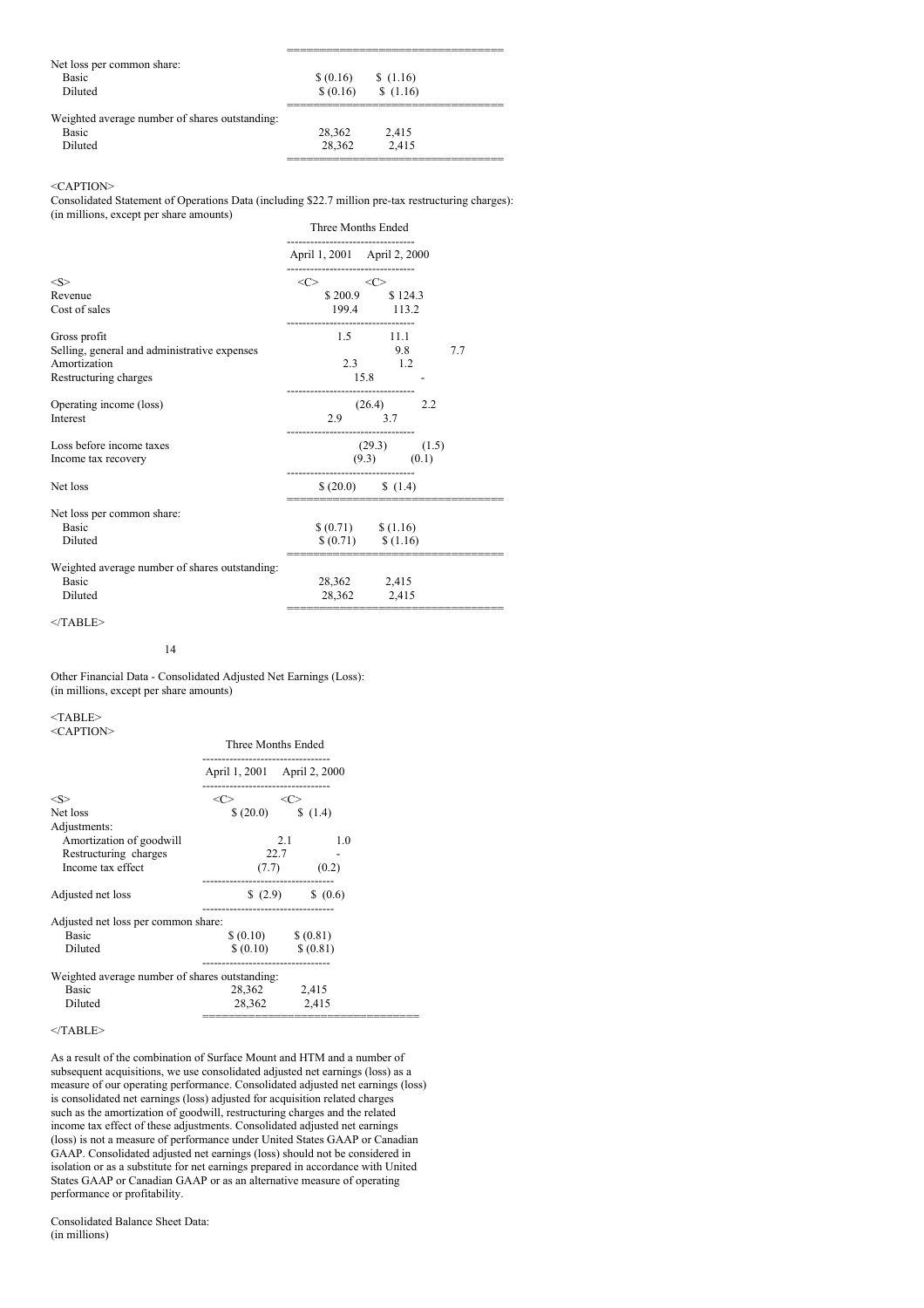|                                          | As at<br>April 1,<br>2001 | As at<br>2000 | December 31, |
|------------------------------------------|---------------------------|---------------|--------------|
| <s></s>                                  |                           |               |              |
| Cash and short-term investments          |                           | \$1.7         | \$2.7        |
| Working capital                          |                           | 176.9         | 188.3        |
| Total assets                             | 501.5                     |               | 547.5        |
| Total debt, including current maturities |                           | 135.0         | 118.0        |
| Shareholders' equity<br>$<$ TABLE>       |                           | 208.8         | 228.5        |

15

# MANAGEMENT'S DISCUSSION AND ANALYSIS OF FINANCIAL CONDITION AND RESULTS OF OPERATIONS

#### Overview

We are a leading provider of advanced electronics manufacturing services, or EMS, to electronics industry original equipment manufacturers, or OEM's, worldwide. Our full range of value-added services include product design, procurement, prototyping, advanced cable and harness interconnect, high-precision enclosures, printed circuit board assembly, test, final system build, comprehensive supply chain management, packaging, global distribution and after sales support.

SMTC Corporation, or SMTC, is the result of the July 1999 combination of the former SMTC Corporation, or Surface Mount, and HTM Holdings, Inc., or HTM. Upon completion of the combination and concurrent recapitalization, the former stockholders of HTM held approximately 58.0% of the outstanding shares of SMTC. We have accounted for the combination under the purchase method of accounting as a reverse acquisition of Surface Mount by HTM. Because HTM acquired Surface Mount for accounting purposes, HTM's assets and liabilities are included in our consolidated financial statements at their historical cost. The results of operations of Surface Mount are included in our consolidated financial statements from the date of the combination. Surface Mount was established in Toronto, Ontario in 1985. HTM was established in Denver, Colorado in 1990. SMTC was established in Delaware in 1998.

Our revenue has grown from approximately \$59.0 million in 1997 to pro forma revenue of \$842.6 million in 2000 through both internal growth and strategic acquisitions. The July 1999 combination of Surface Mount and HTM provided us with increased customer relationships. Collectively, since 1995 we have completed the following seven acquisitions:

- . Radian Electronics' operations, which enabled our expansion into Austin, Texas, and established our relationship with Dell, in 1996;
- . Ogden Atlantic Design's operations in Charlotte, North Carolina, which provided us with a facility in a major technology center in the Southeastern United States, in 1997;
- . Ogden International Europe's operations in Cork, Ireland, which expanded our global presence into Europe, in 1998;
- . Zenith Electronics' facility in Chihuahua, Mexico, which expanded our cost-effective manufacturing capabilities;
- . W.F. Wood, based outside Boston, Massachusetts, which provided us with a manufacturing presence in the Northeastern United States, expanded our value-added services to include high precision enclosures capabilities, and added EMC and Sycamore Networks as customers, in September 1999:

#### 16

- . Pensar Corporation, located in Appleton, Wisconsin, which provided us with a wide range of electronics and design manufacturing services, on July 27, 2000 and concurrent with the closing of the initial offering; and
- . Qualtron Teoranta, with sites in both Donegal, Ireland and Haverhill, Massachusetts, which allowed us to expand our ability to provide customers with a broad range of services focusing on fiber optic connector assemblies and volume cable assemblies, on November 22, 2000.

In addition, we completed the following financing activities in 2000:

Initial Public Offering

. On July 27, 2000, we completed an initial public offering of our common stock in the United States and the exchangeable shares of our subsidiary, SMTC Manufacturing Corporation of Canada, in Canada, raising net proceeds (not including proceeds from the sale of shares upon the exercise of the underwriters' over-allotment option) of \$157.1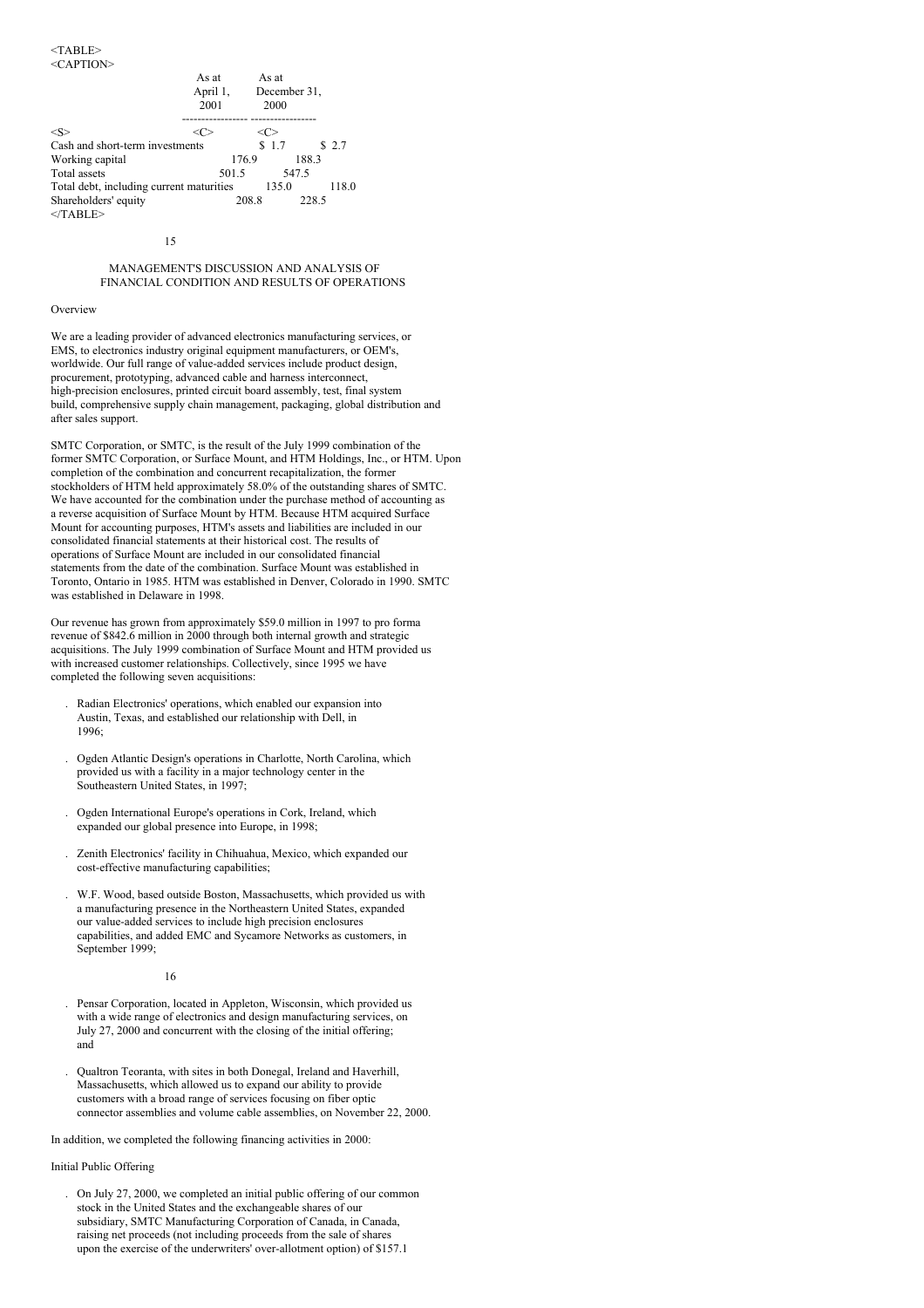#### million;

- . Concurrent with the effectiveness of the initial public offering, we completed a share capital reorganization;
- . In connection with the initial public offering, we entered into an amended and restated credit agreement with our lenders, which provided for an initial term loan of \$50.0 million and revolving credit loans, swing line loans and letters of credit up to \$100.0 million;
- . On July 27, 2000, we paid a fee of \$1.8 million to terminate a management agreement under which we paid quarterly fees of approximately \$0.2 million; and
- . On August 18, 2000, we sold additional shares of common stock upon exercise of the underwriters' over-allotment option, raising net proceeds of \$24.6 million.

#### Pre Initial Public Offering

- . In May 2000, we issued senior subordinated notes to certain shareholders for proceeds of \$5.0 million, which were repaid with the proceeds of our initial public offering;
- . On May 18, 2000, we issued 41,667 warrants for \$2.5 million cash consideration in connection with the May 2000 issue of \$5.0 million in senior subordinated notes; and
- . On July 3, 2000, we issued demand notes in the aggregate principal amount of \$9.9 million, which were repaid with the proceeds of our initial public offering.

17

Due to the continued economic downturn in the technology sectors, we expect that we will be unable in the near term to maintain the historic growth we have achieved to date. We expect lower sales volumes driven by push outs and cancellations of orders and the general slow down of many of our technology OEM customers.

During the first quarter of 2001, in response to the slowing technology end market, we announced that we would close our Denver, Colorado facility, leaving in place a sales and marketing presence to service the Rocky Mountain region. Production at the Denver facility, one of the last remaining sites not recently refurbished, will be migrated to SMTC facilities closer to customer locations, and to our recently retrofitted and expanded lower cost, Chihuahua facility. In connection with the closure of the Denver facility, and other cost realignment initiatives, we recorded a restructuring charge of \$22.7 million pre-tax during the quarter, consisting primarily of an inventory write-down, an asset impairment charge, lease and other contractual charges and employee severance and other facility exit costs. The major components of the restructuring are expected to be complete by early fiscal year 2002.

We continue to seek acquisition opportunities that enable us to expand our geographic reach, add manufacturing capacity and diversify into new markets. We are considering potential acquisitions in North America and Europe, and we are targeting Asia for future expansion. We intend to continue to capitalize on attractive acquisition opportunities in the EMS marketplace, and our goal is generally to have each acquisition be accretive to earnings after a transition period of approximately one year. We also plan to continue our strategy of augmenting our existing EMS capabilities with the addition of related value-added services. By expanding the services we offer, we believe that we will be able to expand our business with our existing customers and develop new opportunities with potential customers.

Consistent with our past practices and normal course of business, we engage from time to time in discussions with respect to potential acquisitions. While we have identified several opportunities that would expand our global presence, add to our value-added services and establish strategic relationships with new customers, we are not currently party to any definitive acquisition agreements.

We used approximately \$143.7 million of the proceeds from our initial public offering to reduce indebtedness under our credit facility. On July 27, 2000, we entered into an amended and restated credit facility with our lenders, which provided for an initial term loan of \$50.0 million and revolving credit loans, swing line loans and letters of credit up to \$100.0 million. As at April 1, 2001, we had borrowed \$134.3 million under this facility. We intend to continue to borrow under our credit facility to finance working capital growth and any cash portion of future acquisitions.

We currently provide turnkey manufacturing services to the majority of our customers. In 2000, 98.8% of our pro forma revenue was from turnkey manufacturing services compared to 97.1 % in 1999. From July 1999 to March 2000, under the terms of a production agreement with Zenith, we manufactured products for Zenith on a consignment basis. In a consignment arrangement, we provide manufacturing services only, while the customer purchases the materials and components necessary for production. In April  $2000$ , we began to purchase materials for Zenith, and as a result, our relationship with Zenith evolved into a turnkey manufacturing relationship. Turnkey manufacturing services typically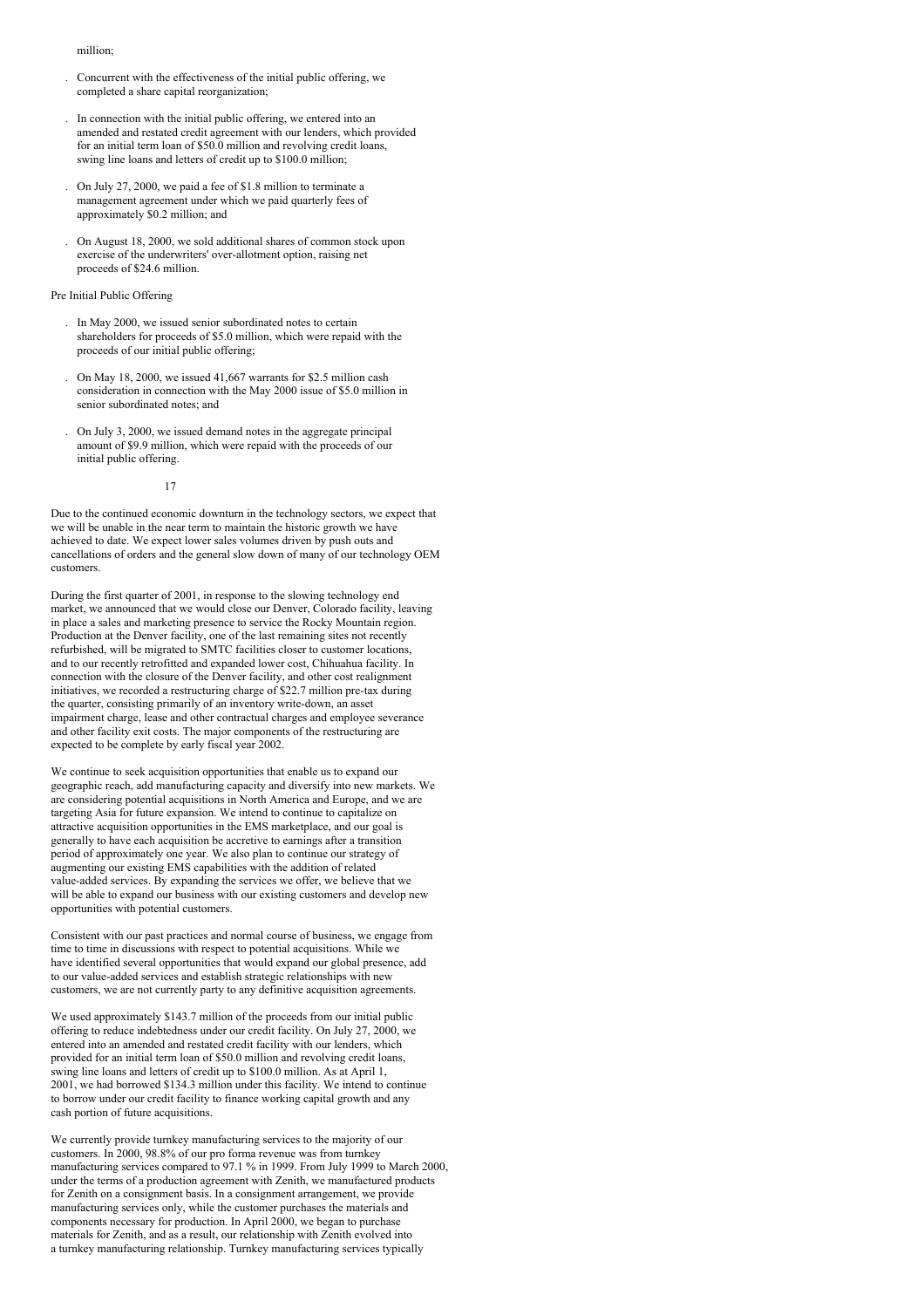result in higher revenue and higher gross profits but lower gross profit margins when compared to consignment services.

With our turnkey manufacturing customers, we generally operate under contracts that provide a general framework for our business relationship. Our actual production volumes are based on purchase orders

18

under which our customers do not commit to firm production schedules more than 30 to 90 days in advance. In order to minimize customers' inventory risk, we generally order materials and components only to the extent necessary to satisfy existing customer forecasts or purchase orders. Fluctuations in material costs are typically passed through to customers. We may agree, upon request from our customers, to temporarily delay shipments, which causes a corresponding delay in our revenue recognition. Ultimately, however, our customers are generally responsible for all goods manufactured on their behalf.

We service our customers through a total of ten facilities located in the United States, Canada, Europe and Mexico. In the first quarter of 2001, approximately 75.0% of our revenue was generated from operations in the United States, approximately 13.0% from Canada, approximately 4.0% from Europe and approximately 8.0% from Mexico. Our facility in Chihuahua was acquired in July 1999 from Zenith Electronics Corporation. We expect to continue to increase revenue from this facility, with the transfer of certain production from other facilities and with the addition of new business and increased volume from our current business.

Our fiscal year end is December 31. The consolidated financial statements of SMTC are prepared in accordance with United States GAAP, which conforms in all material respects to Canadian GAAP.

19

SMTC Corporation

Results of Operations

The following table sets forth certain operating data expressed as a percentage of revenue for the periods indicated:

Excluding \$22.7 million pre-tax restructuring charges

| Three months Ended                  |                 |  |  |
|-------------------------------------|-----------------|--|--|
| April 1, 2001 April 2, 2000         |                 |  |  |
| $100.0\%$ $100.0\%$                 |                 |  |  |
|                                     | 95.8 91.1       |  |  |
| 42                                  | 8.9             |  |  |
| Selling, general and administrative | 6.2             |  |  |
| $1.1 -$                             | 0.9             |  |  |
|                                     | 1.8<br>(1.8)    |  |  |
| 1.4                                 | 3.0             |  |  |
|                                     | $(3.2)$ $(1.2)$ |  |  |
|                                     | $(0.9)$ $(0.1)$ |  |  |
| (2.3)<br>-------------              | (1.1)           |  |  |
|                                     | 4.9             |  |  |

# Including \$22.7 million pre-tax restructuring charges

|                                     | Three months Ended           |                     |     |                  |
|-------------------------------------|------------------------------|---------------------|-----|------------------|
|                                     | April 1, 2001 April 2, 2000  |                     |     |                  |
| Revenue                             | ---------------------------- | $100.0\%$ $100.0\%$ |     |                  |
| Cost of sales                       | 99.3 91.1                    |                     |     |                  |
| Gross profit                        | 0.7                          |                     | 8.9 |                  |
| Selling, general and administrative |                              |                     |     |                  |
| expenses                            | 4.9                          |                     | 6.2 |                  |
| Amortization                        | 1.1                          |                     | 0.9 |                  |
| Restructuring charges               |                              | 7.9                 |     |                  |
| Operating income (loss)             |                              | (13.2)              |     | 1.8              |
| Interest                            | 1.4                          |                     | 3.0 |                  |
| Loss before income taxes            |                              |                     |     | $(14.6)$ $(1.2)$ |
| Income tax recovery                 |                              | $(4.6)$ $(0.1)$     |     |                  |
| Net loss                            |                              | $(10.0)$ $(1.1)$    |     |                  |
|                                     |                              |                     |     |                  |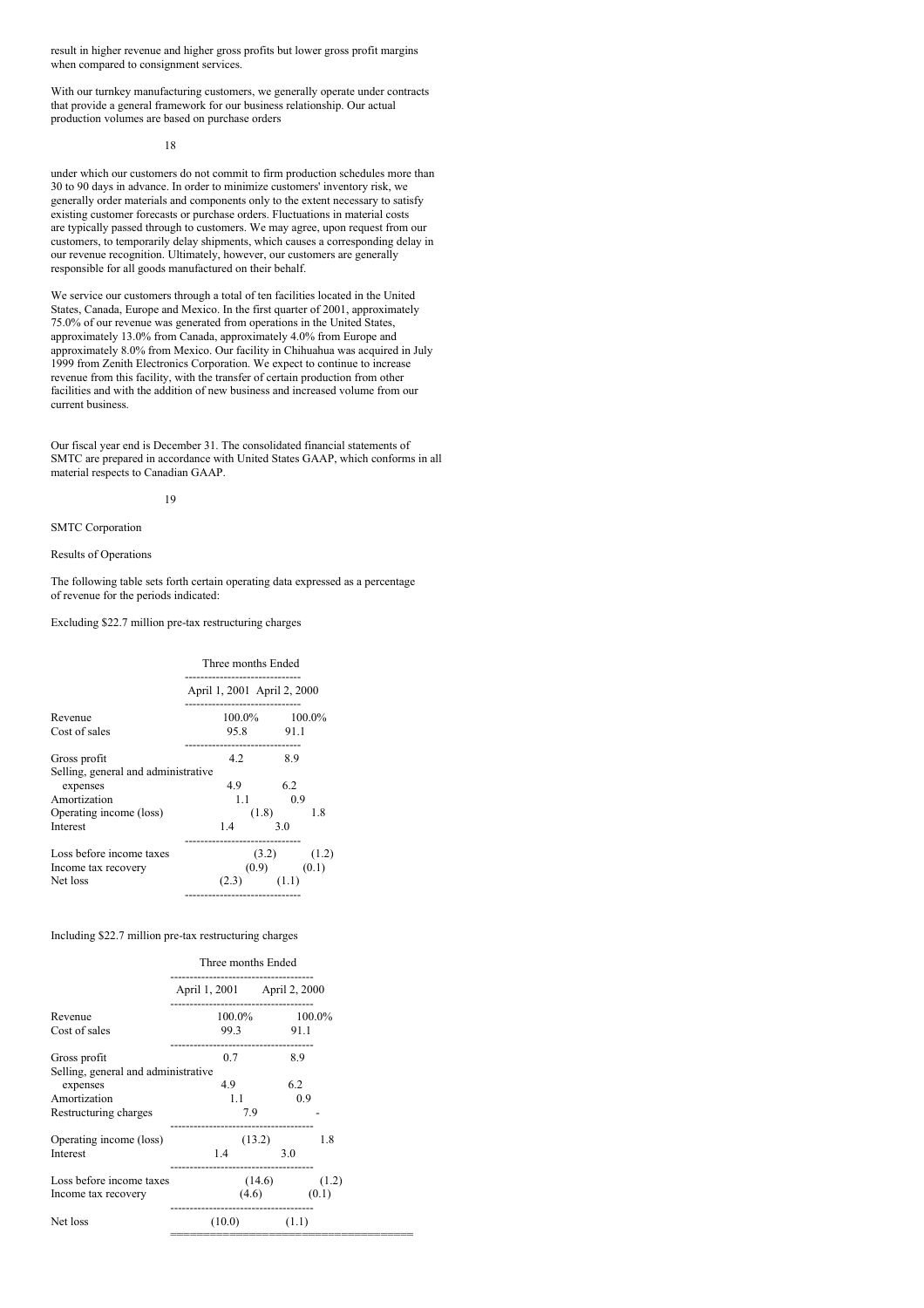Quarter ended April 1, 2001 compared to the quarter ended April 2, 2000

#### Revenue

Revenue increased \$76.6 million, or 61.6%, from \$124.3 million in the first quarter of 2000 to \$200.9 million in the first quarter of 2001. The increase in revenue is due to the acquisitions of Pensar and Qualtron, the transition of our Chihuahua facility from consignment to turnkey and organic growth. Pensar and Qualtron contributed \$25.8 million and \$8.2 million, respectively, to the increase in revenue. Revenue at our Chihuahua facility increased \$21.6 million from \$2.9 million in the first quarter of 2000 to \$24.5 million in the first quarter of 2001. Organic revenue from both existing and new customers grew \$21.0 million or 17.3% during the first quarter of 2001. We recorded approximately \$11.5 million of sales of raw

20

materials inventory to customers, which carry no margin, during the first quarter of 2001, compared to \$4.2 million in the first quarter of 2000.

Revenue from IBM of \$30.5 million, Dell of \$22.4 million and Alcatel of \$20.1 million for the first quarter of 2001 was 15.2%, 11.1%, and 10.0% respectively, of total revenue. In the first quarter of 2000, revenue from Dell of \$32.6 million represented 26.2% of total revenue. The 2000 revenue from Dell consisted of approximately \$12.4 million of revenue derived from personal computer based products and \$20.2 million of revenue derived from networking based products, whereas the 2001 revenue from Dell consisted entirely of revenue derived from networking based products. IBM did not exceed 10% of revenue and Alcatel was not a customer of ours during the first quarter of 2000. No other customers represented more than 10% of revenue.

In the first quarter of 2001, 75.2% of our revenue was generated from operations in the United States, 12.9% from Canada, 8.0% from Mexico and 3.9% from Europe. In the first quarter of 2000, 85.4% of our revenue was generated from operations in the United States, 9.7% from Canada, 2.6% from Europe and 2.3% from Mexico.

# Gross Profit

Gross profit, excluding a \$6.9 million restructuring charge related to a write-down of inventory related to the closure of our Denver facility, decreased \$2.7 million from \$11.1 million in the first quarter of 2000 to \$8.4 million in the first quarter of 2001. Our gross profit margin, excluding the restructuring charge, decreased from 8.9% in the first quarter of 2000 to 4.2% in the first quarter of 2001.

The decline in the gross profit was due to an under absorption of the fixed production overheads. The gross margin decreased due to lower utilization of fixed costs and a change in revenue mix to include a higher proportion of raw materials sales and turnkey sales rather than consignment sales. The lower utilization of fixed costs accounted for 2.5% of the decline in gross margin and the change in revenue mix accounted for 2.2% of the decline in gross margin.

Gross profit including \$6.9 million of the total restructuring charge was \$1.5 million at a gross margin of 0.7%.

#### Selling, General & Administrative Expenses

Selling, general and administrative expenses increased \$2.1 million from \$7.7 million in the first quarter of 2000 to \$9.8 million in the first quarter of 2001. As a percentage of revenue, selling, general and administrative expenses decreased from 6.2% in 2000 to 4.9% in 2001. The increase from 2000 is due to the acquisitions of Pensar and Qualtron.

#### Amortization

Amortization of intangible assets of \$2.3 million in the first quarter of 2001 included the amortization of \$0.6 million of goodwill related to the combination of Surface Mount and HTM, \$0.4 million of goodwill

#### $21$

related to the acquisition of W.F. Wood, \$0.7 million related to the acquisition of Pensar and \$0.4 million related to the acquisition of Qualtron. Amortization of intangible assets in the first quarter of 2001 also included the amortization of \$0.1 million of deferred finance costs related to the establishment of our senior credit facility in July 2000 and \$0.1 million of deferred equipment lease costs.

Amortization of \$1.2 million in the first quarter of 2000 included the amortization of \$0.6 million of goodwill related to the combination of Surface Mount and HTM, \$0.4 million of goodwill related to the acquisition of W.F. Wood, \$0.1 million of deferred finance costs related to the establishment of our senior credit facility in July 1999 and \$0.1 million of deferred equipment lease costs.

#### Restructuring Charge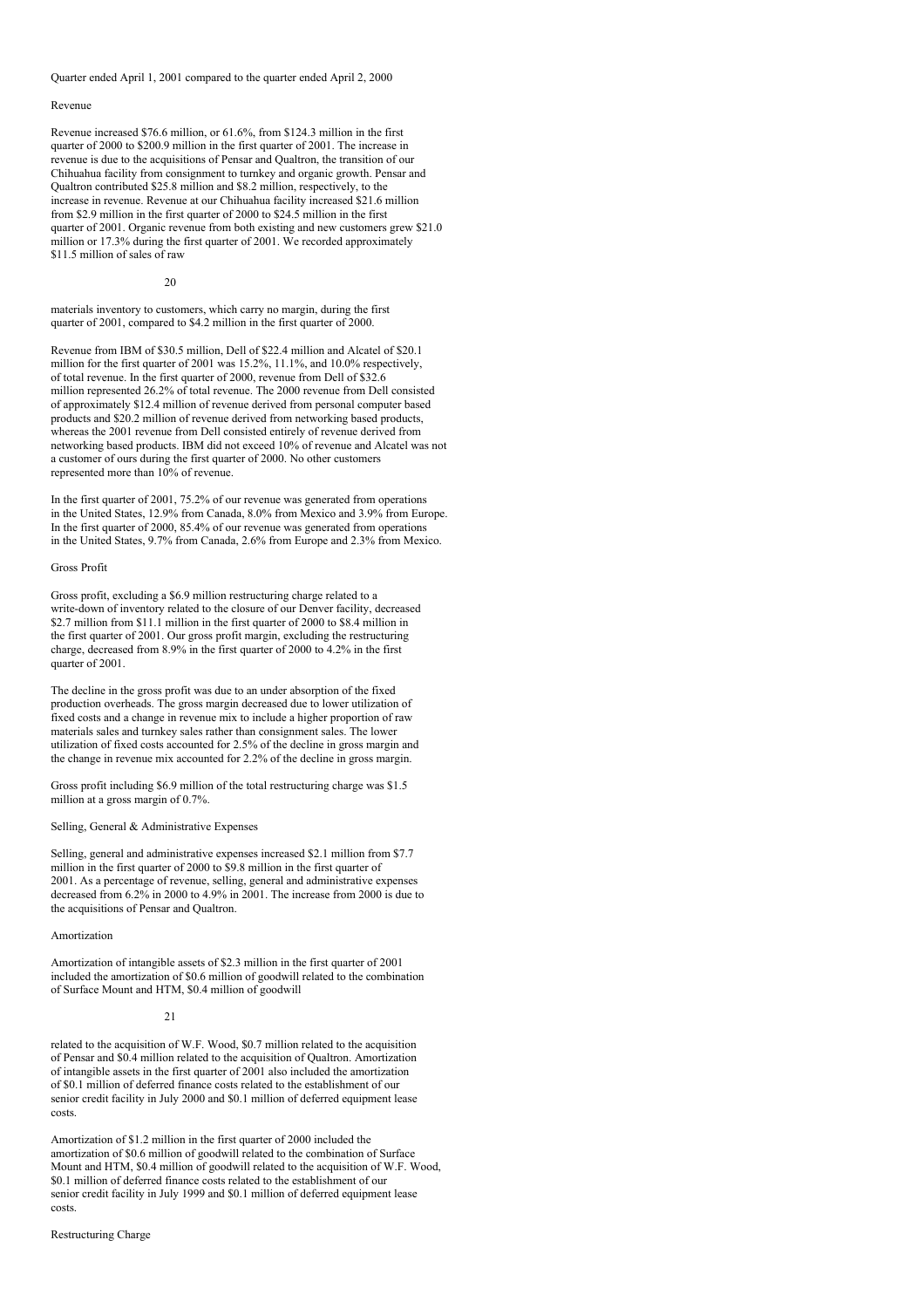In response to the economic slowdown, we announced during the first quarter of 2001 that along with other cost realignment initiatives, we will close our assembly facility located in Denver, Colorado. As such a restructuring charge of \$22.7 million pre-tax was recorded, consisting of an inventory write-down of \$6.9 million, lease and other contractual obligations of \$5.2 million, severance costs of \$2.5 million, asset impairment charges of \$5.0 million and other facility exit charges of \$3.1 million. Of the total restructuring charge, \$19.1 million relates to the closure of our Denver facility. The closure of the assembly facility in Denver involves the severance of employees, the disposition of assets and the decommissioning, exiting and subletting of the facility. The severance costs related to Denver include all 429 employees. The severance costs also include 847 plant and operational employees at our Mexico facility and 45 plant and operational employees at our Cork, Ireland facility. Of the total severance costs, \$848 was paid out during the quarter. The asset impairment reflects the write-down of certain long lived assets primarily at the Denver location that became impaired as a result of the rationalization of facilities. The asset impairment was determined based on undiscounted projected future net cash flows relating to the assets resulting in a write-down to estimated salvage values. Other facility exit costs include personnel costs and other fees directly related to exit activities at the Denver location.

The non-cash component of the write-down is \$11.9 million. We recorded an income tax recovery of \$7.3 million related to the restructuring charge at an effective rate of 32.2%.

The major components of the restructuring are estimated to be complete by early fiscal year 2002.

# Interest Expense

Interest expense decreased \$0.8 million from \$3.7 million in the first quarter of 2000 to \$2.9 million in the first quarter of 2001. The weighted average interest rates with respect to the debt for the first quarter of 2000 and the first quarter of 2001 were 10% and 8.7%, respectively. Interest expense included a charge of \$0.5 million related to the change in the fair value of interest rate swaps, offset by \$0.6 million of interest capitalized on construction in progress.

#### $22$

#### Income Tax Expense

In the first quarter of 2001 an income tax recovery of \$9.3 million was recorded on a pre-tax loss of \$29.3 million resulting in an effective tax recovery rate of 31.7%, as we were not able to claim a recovery on losses of \$1.2 million incurred by our Irish subsidiary or deduct \$1.0 million of goodwill related to the combination of Surface Mount and HTM and the acquisition of Qualtron.

In the first quarter of 2000, an income tax recovery of \$0.1 million was recorded on a pre-tax loss of \$1.5 resulting in an effective income tax recovery rate of 6.7% as we were not able to claim a recovery on losses of \$0.5 million incurred by our Irish subsidiary or deduct \$0.6 million of goodwill expense related to the combination of Surface Mount and HTM.

#### Liquidity and Capital Resources

Our principal sources of liquidity are cash provided from operations and from borrowings under our senior credit facility and our access to the capital markets. Our principal uses of cash have been to finance mergers and acquisitions, to meet debt service requirements and to finance capital expenditures and working capital requirements. We anticipate that these will continue to be our principal uses of cash in the future.

Net cash used for operating activities for the three month period ended April 2, 2000 was \$25.6 million compared to net cash used for operating activities of \$11.3 million for the three month period ended April 1, 2001. The continued focus on improving our accounts receivable and inventory levels during the quarter led to the reduced use of working capital.

Net cash provided by financing activities for the three month period ended April 2, 2000 was \$31.1 million due to the net increase of borrowings of \$31.5 million which was offset by capital lease payments of \$0.4 million. Net cash provided by financing activities for the three month period ended April 1, 2001 was \$18.6 million due to an increase in long-term debt of \$18.5 million, the proceeds from issuance of capital stock on the exercise of options of \$0.3 million, which was offset by payment of capital leases of \$0.2 million. As at April 1, 2001, we had borrowed \$134.3 million under our credit facility. We intend to continue to borrow under our credit facility to finance working capital growth and any cash portion of future acquisitions.

Net cash used in investing activities for the three months ended April 2, 2000 was \$2.5 million due to the net purchase of capital assets. Net cash used in investing activities for the three months ended April 1, 2001 was \$8.3 million due to net purchase of capital assets. We expect our capital expenditures for the balance of the year to be approximately \$7.0 million to \$8.0 million.

Our management believes that cash generated from operations, available cash and amounts available under our senior credit facility will be adequate to meet our debt service requirements, capital expenditures and working capital needs at our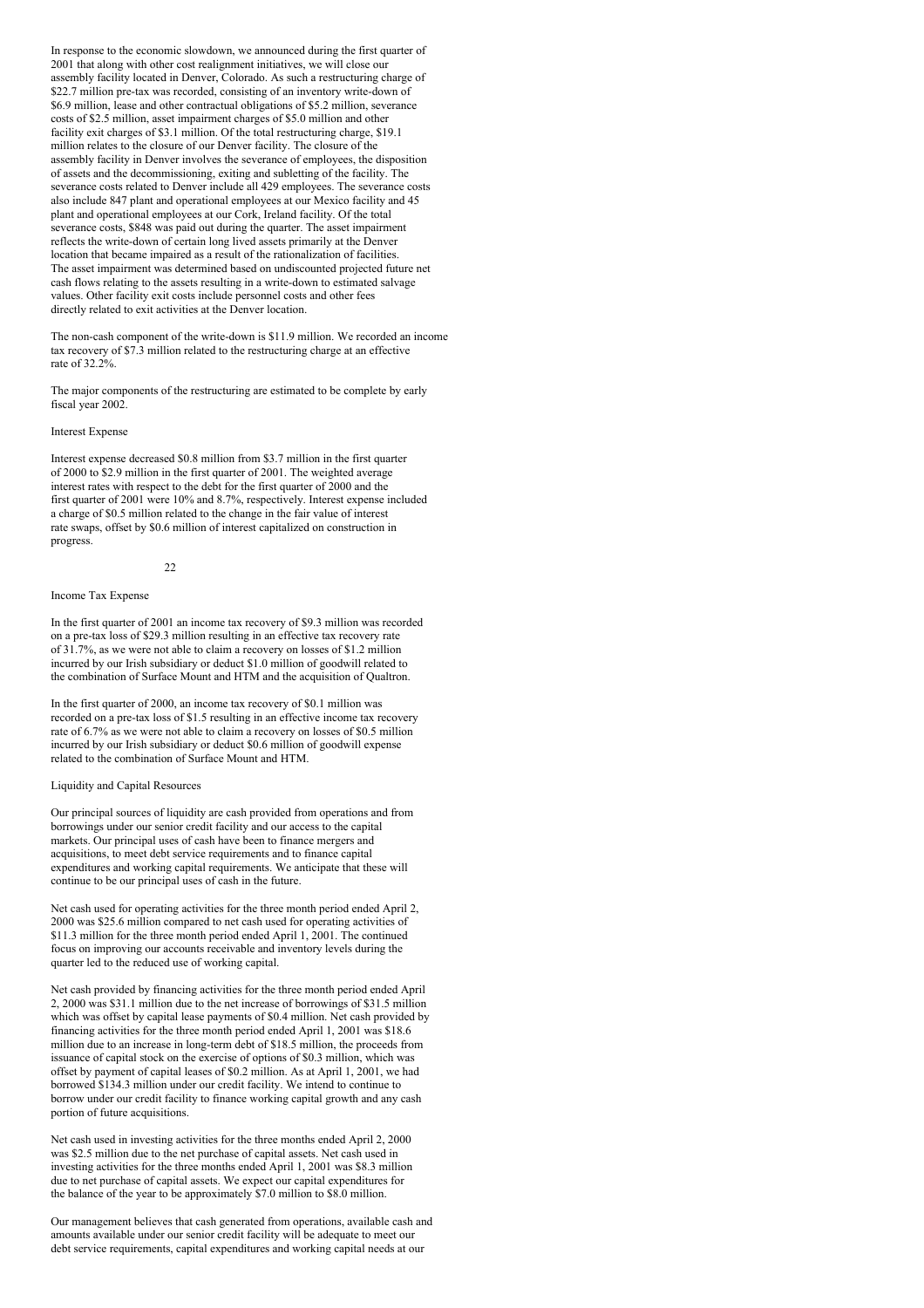current level of operations and organic growth, although no assurance can be given in this regard. If we experience strong growth or pursue acquisitions, we will likely require additional capital. There can be no assurance that our business will generate sufficient cash flow from operations or that future borrowings will be available to enable us to service our indebtedness. Our future

 $23$ 

operating performance and ability to service or refinance indebtedness will be subject to future economic conditions and to financial, business and other factors, certain of which are beyond our control.

# RECENTLY ISSUED ACCOUNTING STANDARDS

In June 1998, the Financial Accounting Standards Board ("FASB") issued SFAS No. 133, "Accounting for Derivative Instruments and Hedging Activities." SFAS No. 133 establishes methods of accounting for derivative financial instruments and hedging activities related to those instruments as well as other hedging activities. SFAS No. 133 requires all derivatives to be recognized either as assets or liabilities and measured at fair value. SFAS No. 137 delays the effective date of SFAS No. 133 to fiscal years beginning after June 15, 2000. We have implemented SFAS No. 133 for the first quarter of 2001. As a result of implementing SFAS 133, we have recorded the interest rate swaps in our balance sheet at fair value and recorded a charge to earnings representing the change in fair value of the swaps for the period.

### FORWARD-LOOKING STATEMENTS

A number of the matters and subject areas discussed in this Form 10-Q are forward-looking in nature. The discussion of such matters and subject areas is qualified by the inherent risks and uncertainties surrounding future expectations generally; these expectations may differ materially from SMTC's actual future experience involving any one or more of such matters and subject areas. SMTC cautions readers that all statements other than statements of historical facts included in this report on Form 10-Q regarding SMTC's financial position and business strategy may constitute forward-looking statements. All of these forward-looking statements are based upon estimates and assumptions made by SMTC's management, which although believed to be reasonable, are inherently uncertain. Therefore, undue reliance should not be placed on such estimates and statements. No assurance can be given that any of such estimates or statements will be realized, and it is likely that actual results will differ materially from those contemplated by such forward-looking statements. Factors that may cause such differences include: (1) increased competition; (2) increased costs; (3) the inability to consummate business acquisitions on attractive terms; (4) the loss or retirement of key members of management; (5) increases in SMTC's cost of borrowings or lack of availability of additional debt or equity capital on terms considered reasonable by management; (6) credit agreement covenant violations; (7) adverse state, federal or foreign legislation or regulation or adverse determinations by regulators; (8) changes in general economic conditions in the markets in which SMTC may compete and fluctuations in demand in the electronics industry; (9) the inability to manage inventory levels efficiently in light of changes in market conditions; and (10) the inability to sustain historical margins as the industry develops. SMTC has attempted to identify certain of the factors that it currently believes may cause actual future experiences to differ from SMTC's current expectations regarding the relevant matter or subject area. In addition to the items specifically discussed in the foregoing, SMTC's business and results of operations are subject to the risks and uncertainties described under the heading "Factors That May Affect Future Results" below. The operations and results of SMTC's business may also be subject to the effect of other risks and uncertainties. Such risks and uncertainties include, but are not limited to, items described from time to time in SMTC's reports filed with the Securities and Exchange Commission.

#### $24$

# FACTORS THAT MAY AFFECT FUTURE RESULTS

# RISKS RELATED TO OUR BUSINESS AND INDUSTRY

A majority of our revenue comes from a small number of customers; if we lose any of our largest customers, our revenue could decline significantly.

Our largest customer in the first quarter of 2001 was IBM, which represented approximately 15.2% of our total revenue for such period. Our next five largest customers collectively represented an additional 28.3% of our total revenue in the first quarter of 2001. We expect to continue to depend upon a relatively small number of customers for a significant percentage of our revenue. In addition to having a limited number of customers, we manufacture a limited number of products for each of our customers. If we lose any of our largest customers or any product line manufactured for one of our largest customers, we could experience a significant reduction in our revenue. Also, the insolvency of one or more of our largest customers or the inability of one or more of our largest customers to pay for its orders could decrease revenue. As many of our costs and operating expenses are relatively fixed, a reduction in net revenue can decrease our profit margins and adversely affect our business, financial condition and results of operations.

Our industry is very competitive and we may not be successful if we fail to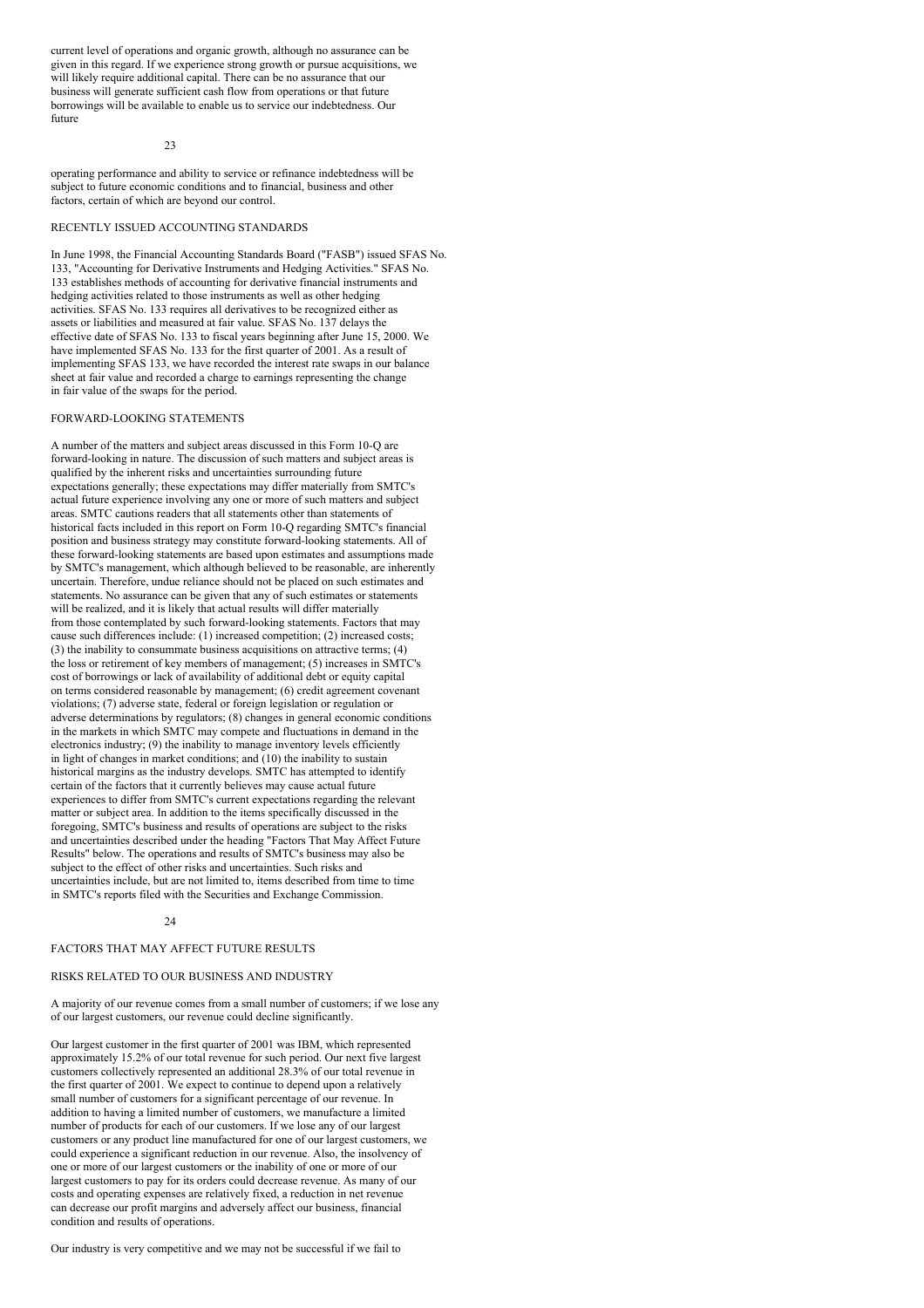#### compete effectively.

The electronics manufacturing services (EMS) industry is highly competitive. We compete against numerous domestic and foreign EMS providers including Celestica Inc., Flextronics International Ltd., Jabil Circuit, Inc., SCI Systems, Inc. and Solectron Corporation. In addition, we may in the future encounter competition from other large electronics manufacturers that are selling, or may begin to sell, electronics manufacturing services. Many of our competitors have international operations, and some may have substantially greater manufacturing, financial research and development and marketing resources and lower cost structures than we do. We also face competition from the manufacturing operations of current and potential customers, which are continually evaluating the merits of manufacturing products internally versus the advantages of using external manufacturers.

We may experience variability in our operating results, which could negatively impact the price of our shares.

Our annual and quarterly results have fluctuated in the past. The reasons for these fluctuations may similarly affect us in the future. Historically, our calendar fourth quarter revenue has been highest and our calendar first quarter revenue has been lowest. Prospective investors should not rely on results of operations in any past period to indicate what our results will be for any future period. Our operating results may fluctuate in the future as a result of many factors, including:

- . variations in the timing and volume of customer orders relative to our manufacturing capacity;
- . variations in the timing of shipments of products to customers;
- . introduction and market acceptance of our customers' new products;
- . changes in demand for our customers' existing products;
- . the accuracy of our customers' forecasts of future production requirements:
- . effectiveness in managing our manufacturing processes and inventory levels;

 $25$ 

- . changes in competitive and economic conditions generally or in our customers' markets;
- . changes in the cost or availability of components or skilled labor; and
- . the timing of, and the price we pay for, acquisitions and related integration costs.

In addition, most of our customers typically do not commit to firm production schedules more than 30 to 90 days in advance. Accordingly, we cannot forecast the level of customer orders with certainty. This makes it difficult to schedule production and maximize utilization of our manufacturing capacity. In the past, we have been required to increase staffing, purchase materials and incur other expenses to meet the anticipated demand of our customers. Sometimes anticipated orders from certain customers have failed to materialize, and sometimes delivery schedules have been deferred as a result of changes in a customer's business needs. Any material delay, cancellation or reduction of orders from our largest customers could cause our revenue to decline significantly. In addition, as many of our costs and operating expenses are relatively fixed, a reduction in customer demand can decrease our gross margins and adversely affect our business, financial condition and results of operations. On other occasions, customers have required rapid and unexpected increases in production, which have placed burdens on our manufacturing capacity. Any of these factors or a combination of these factors could have a material adverse effect on our business, financial condition and results of operations.

We are dependent upon the electronics industry, which produces technologically advanced products with short life cycles.

Substantially all of our customers are in the electronics industry, which is characterized by intense competition, short product life-cycles and significant fluctuations in product demand. In addition, the electronics industry is generally subject to rapid technological change and product obsolescence. If our customers are unable to create products that keep pace with the changing technological environment, their products could become obsolete and the demand for our services could significantly decline. Our success is largely dependent on the success achieved by our customers in developing and marketing their products. Furthermore, this industry is subject to economic cycles and has in the past experienced downturns. A recession or a downturn in the electronics industry would likely have a material adverse effect on our business, financial condition and results of operations.

Shortage or price fluctuation in component parts specified by our customers could delay product shipment and affect our profitability.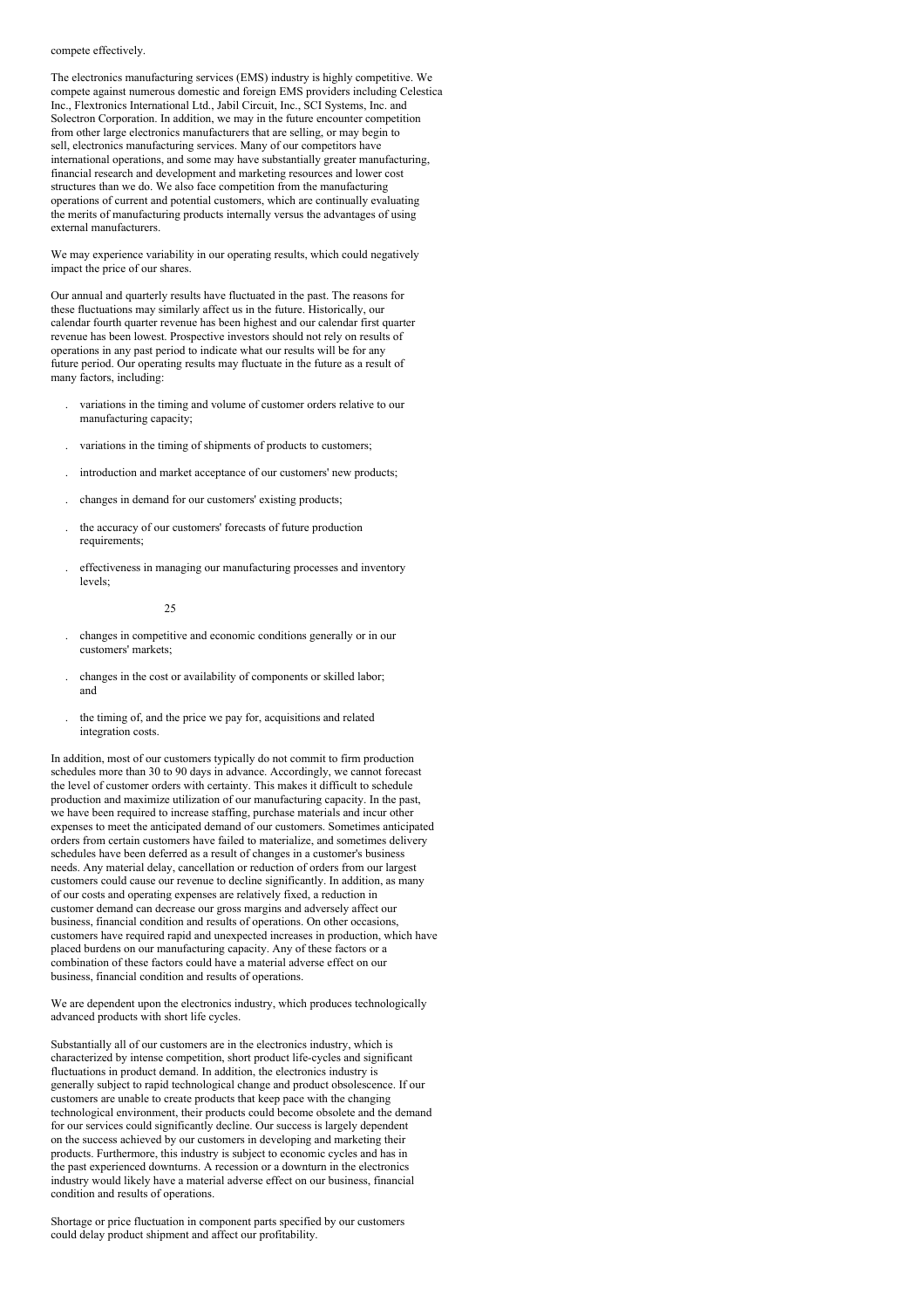A substantial portion of our revenue is derived from "turnkey" manufacturing. In turnkey manufacturing, we provide both the materials and the manufacturing services. If we fail to manage our inventory effectively, we may bear the risk of fluctuations in materials costs, scrap and excess inventory, all of which can have a material adverse effect on our business, financial condition and results of operations. We are required to forecast our future inventory needs based upon the anticipated demands of our customers. Inaccuracies in making these forecasts or estimates could result in a shortage or an excess of materials. In addition, delays, cancellations or reductions of orders by our customers could result in an excess of materials. A shortage of materials could lengthen production schedules and increase costs. An excess of materials may increase the costs of maintaining inventory and may increase the risk of inventory obsolescence, both of which may increase expenses and decrease profit margins and operating income. Many of the products we manufacture require one or more components that we order from sole-source suppliers. Supply shortages for a particular component can delay productions of all products using that component or cause cost increases in the services we provide. In addition, in the past, some of the materials we use, such as memory and logic devices, have been subject to industry-wide shortages. As a result, suppliers have been forced to allocate available quantities among their customers and we have not been able to obtain all of the materials desired. Our inability to obtain these needed materials could slow production or assembly, delay shipments to our customers, increase costs and reduce operating income. Also, we may bear the risk of periodic component price increases. Accordingly, some component price increases could

#### $26$

increase costs and reduce operating income. Also we rely on a variety of common carriers for materials transportation, and we route materials through various world ports. A work stoppage, strike or shutdown of a major port or airport could result in manufacturing and shipping delays or expediting charges, which could have a material adverse effect on our business, financial condition and results of operations.

We have experienced significant growth in a short period of time and may have trouble integrating acquired businesses and managing our expansion.

Since 1995, we have completed eight acquisitions. Acquisitions may involve numerous risks, including difficulty in integrating operations, technologies, systems, and products and services of acquired companies; diversion of management's attention and disruption of operations; increased expenses and working capital requirements; entering markets in which we have limited or no prior experience and where competitors in such markets have stronger market positions; and the potential loss of key employees and customers of acquired companies. In addition, acquisitions may involve financial risks, such as the potential liabilities of the acquired businesses, the dilutive effect of the issuance of additional equity securities, the incurrence of additional debt, the financial impact of transaction expenses and the amortization of goodwill and other intangible assets involved in any transactions that are accounted for using the purchase method of accounting, and possible adverse tax and accounting effects. We have a limited history of owning and operating our acquired businesses on a consolidated basis. There can be no assurance that we will be able to meet performance expectations or successfully integrate our acquired businesses on a timely basis without disrupting the quality and reliability of service to our customers or diverting management resources. Our rapid growth has placed and will continue to place a significant strain on management, on our financial resources, and on our information, operating and financial systems. If we are unable to manage this growth effectively, it may have a material adverse effect on our business, financial condition and results of operations.

#### Our acquisition strategy may not succeed.

As part of our business strategy, we expect to continue to grow by pursuing acquisitions of other companies, assets or product lines that complement or expand our existing business. Competition for attractive companies in our industry is substantial. We cannot assure you that we will be able to identify suitable acquisition candidates or finance and complete transactions that we select. Our failure to execute our acquisition strategy may have a material adverse effect on our business, financial condition and results of operation. Also, if we are not able to successfully complete acquisitions, we may not be able to compete with larger EMS providers who are able to provide a total customer solution.

If we do not effectively manage the expansion of our operations, our business may be harmed.

We have grown rapidly in recent periods, and this growth may be difficult to sustain. Internal growth and further expansion of services may require us to expand our existing operations and relationships. We plan to expand our design and development services and our manufacturing capacity by expanding our facilities and by adding new equipment. Expansion has caused, and is expected to continue to cause, strain on our infrastructure, including our managerial, technical, financial and other resources. Our ability to manage future growth effectively will require us to attract, train, motivate and manage new employees successfully, to integrate new employees into our operations and to continue to improve our operational and information systems. We may experience inefficiencies as we integrate new operations and manage geographically dispersed operations. We may incur cost overruns. We may encounter construction delays, equipment delays or shortages, labor shortages and disputes, and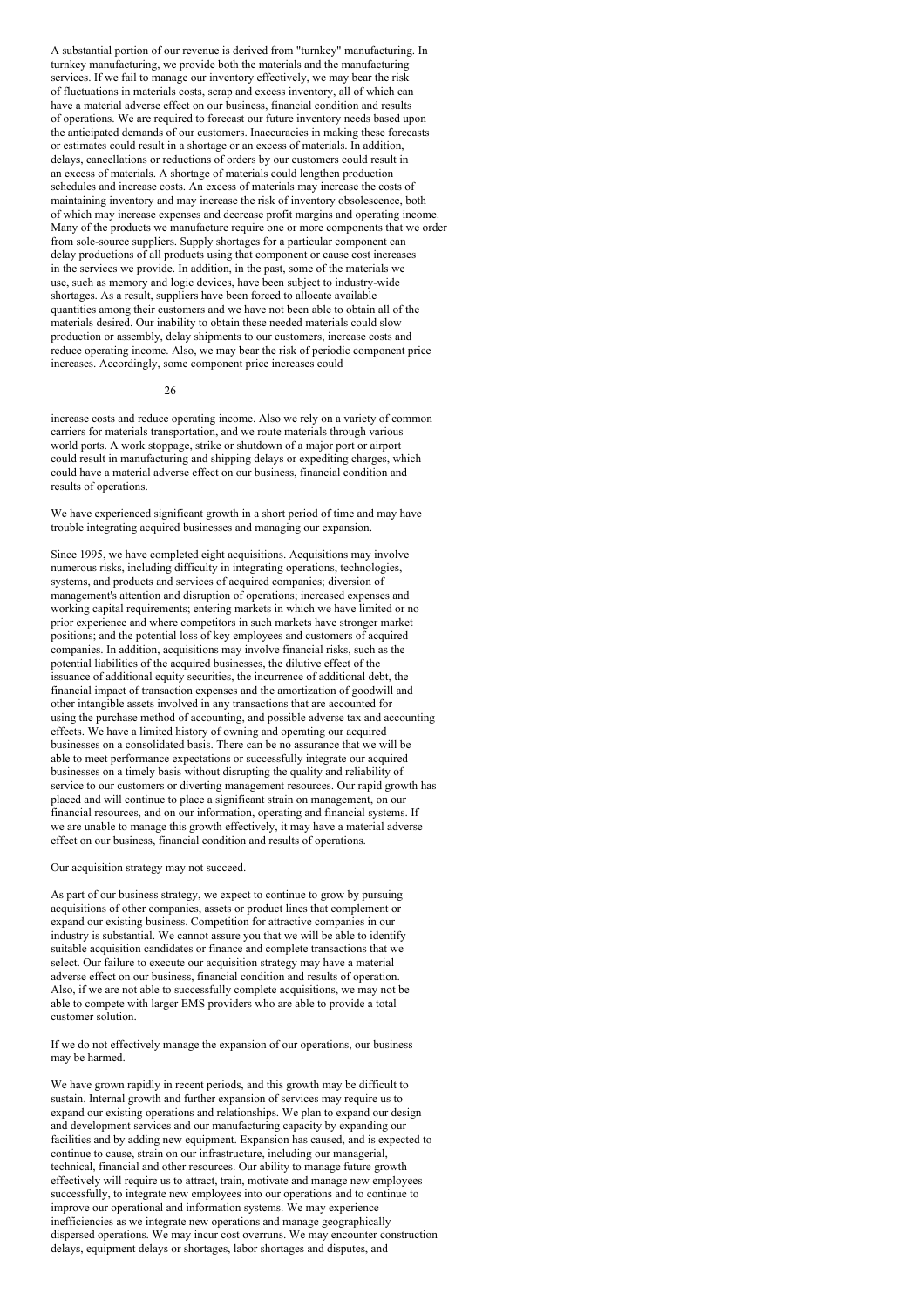production start-up problems that could adversely affect our growth and our ability to meet customers' delivery schedules. We may not be able to obtain funds for this expansion on acceptable terms or at all. In addition, we expect to incur new fixed operating expenses associated with our expansion efforts, including increases in depreciation expense and rental expense. If our revenue does not increase sufficiently to offset these expenses, our business, financial condition and results of operations would be materially adversely affected.

#### $27$

If we are unable to respond to rapidly changing technology and process development, we may not be able to compete effectively.

The market for our products and services is characterized by rapidly changing technology and continuing process development. The future success of our business will depend in large part upon our ability to maintain and enhance our technological capabilities, to develop and market products and services that meet changing customer needs, and to successfully anticipate or respond to technological changes on a cost-effective and timely basis. In addition, the EMS industry could in the future encounter competition from new or revised technologies that render existing technology less competitive or obsolete or that reduce the demand for our services. There can be no assurance that we will effectively respond to the technological requirements of the changing market. To the extent we determine that new technologies and equipment are required to remain competitive, the development, acquisition and implementation of such technologies and equipment may require us to make significant capital investments. There can be no assurance that capital will be available for these purposes in the future or that investments in new technologies will result in commercially viable technological processes.

Our business will suffer if we are unable to attract and retain key personnel and skilled employees.

We depend on the services of our key senior executives, including Paul Walker, Philip Woodard, Gary Walker and Derrick D'Andrade. Our business also depends on our ability to continue to recruit, train and retain skilled employees, particularly executive management, engineering and sales personnel. Recruiting personnel in our industry is highly competitive. In addition, our ability to successfully integrate acquired companies depends in part on our ability to retain key management and existing employees at the time of the acquisition. There can be no assurance that we will be able to retain our executive officers and key personnel or attract qualified management in the future.

Risks particular to our international operations could adversely affect our overall results.

Our success will depend, among other things, on successful expansion into new foreign markets in order to offer our customers lower cost production options. Entry into new foreign markets may require considerable management time as well as start-up expenses for market development, hiring and establishing office facilities before any significant revenue is generated. As a result, operations in a new foreign market may operate at low profit margins or may be unprofitable. Pro forma revenue generated outside of the United States and Canada was approximately 11% in 2000. International operations are subject to inherent risks, including:

- . fluctuations in the value of currencies and high levels of inflation;
- . longer payment cycles and greater difficulty in collecting amounts receivable;
- . unexpected changes in and the burdens and costs of compliance with a variety of foreign laws;
- . political and economic instability;
- . increases in duties and taxation;
- . inability to utilize net operating losses incurred by our foreign operations to reduce our U.S. and Canadian income taxes;
- . imposition of restrictions on currency conversion or the transfer of funds; and
- . trade restrictions.

#### 28

We are subject to a variety of environmental laws, which expose us to potential financial liability.

Our operations are regulated under a number of federal, state, provincial, local and foreign environmental and safety laws and regulations, which govern, among other things, the discharge of hazardous materials into the air and water as well as the handling, storage and disposal of such materials. Compliance with these environmental laws is a major consideration for us because we use metals and other hazardous materials in our manufacturing processes. We may be liable under environmental laws for the cost of cleaning up properties we own or operate if they are or become contaminated by the release of hazardous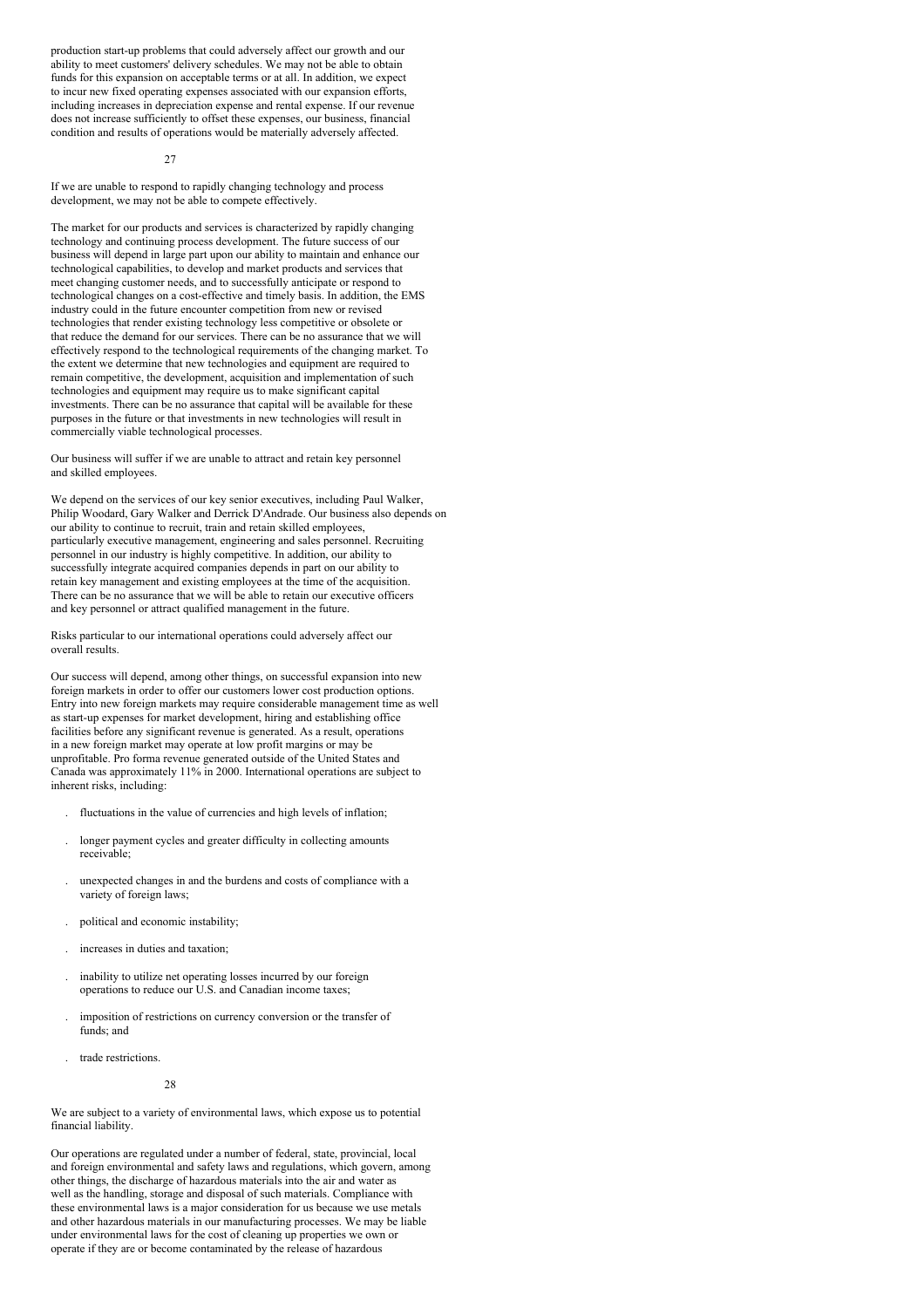materials, regardless of whether we caused such release. In addition we, along with any other person who arranges for the disposal of our wastes, may be liable for costs associated with an investigation and remediation of sites at which we have arranged for the disposal of hazardous wastes, if such sites become contaminated, even if we fully comply with applicable environmental laws. In the event of a contamination or violation of environmental laws, we could be held liable for damages including fines, penalties and the costs of remedial actions and could also be subject to revocation of our discharge permits. Any such revocations could require us to cease or limit production at one or more of our facilities, thereby having a material adverse effect on our operations. Environmental laws could also become more stringent over time, imposing greater compliance costs and increasing risks and penalties associated with any violation, which could have a material adverse effect on our business, financial condition and results of operations.

# RISKS RELATED TO OUR CAPITAL STRUCTURE

Our future indebtedness could adversely affect our financial health and severely limit our ability to plan for or respond to changes in our business.

At April 1, 2001 we had \$134.3 million of indebtedness under our senior credit facility. We plan to incur additional indebtedness from time to time to finance acquisitions or capital expenditures or for other purposes. This debt could have adverse consequences for our business, including:

- . We will be more vulnerable to adverse general economic conditions;
- . We will be required to dedicate a substantial portion of our cash flow from operations to repayment of debt, limiting the availability of cash for other purposes;
- . We may have difficulty obtaining additional financing in the future for working capital, capital expenditures, acquisitions, general corporate purposes or other purposes;
- . We may have limited flexibility in planning for, or reacting to, changes in our business and industry;
- . We could be limited by financial and other restrictive covenants in our credit arrangements in our borrowing of additional funds; and
- . We may fail to comply with the covenants under which we borrowed our indebtedness, which could result in an event of default. If an event of default occurs and is not cured or waived, it could result in all amounts outstanding, together with accrued interest, becoming immediately due and payable. If we were unable to repay such amounts, the lenders could proceed against any collateral granted to them to secure that indebtedness.

There can be no assurance that our leverage and such restrictions will not materially adversely affect our ability to finance our future operations or capital needs or to engage in other business activities. In addition, our ability to pay principal and interest on our indebtedness to meet our financial and restrictive covenants and to satisfy our other debt obligations will depend upon our future operating performance, which will be affected by prevailing economic conditions and financial, business and other factors, certain of which are beyond our control, as well as the availability of revolving credit borrowings under our senior credit facility or successor facilities.

#### 29

The terms of our credit agreement impose significant restrictions on our ability to operate.

The terms of our current credit agreement restrict, among other things, our ability to incur additional indebtedness, pay dividends or make certain other restricted payments, consummate certain asset sales, enter into certain transactions with affiliates, merge, consolidate or sell, assign, transfer, lease, convey or otherwise dispose of all or substantially all of our assets. We are also required to maintain specified financial ratios and satisfy certain financial condition tests, which further restrict our ability to operate as we choose. Substantially all of our assets and those of our subsidiaries are pledged as security under our senior credit facility.

Investment funds affiliated with Bain Capital, Inc., investment funds affiliated with Celerity Partners, Inc., Kilmer Electronics Group Limited and certain members of management have significant influence over our business, and could delay, deter or prevent a change of control or other business combination.

Investment funds affiliated with Bain Capital, Inc., investment funds affiliated with Celerity Partners, Inc., Kilmer Electronics Group Limited and certain members of management held approximately 12.9%, 12.1%, 7.1% and 13.2%, respectively, of our outstanding shares as of March 16, 2001. In addition, three of the nine directors who serve on our board are, or were, representatives of the Bain funds, two are representatives of the Celerity funds, two are representatives of Kilmer Electronics Group Limited and two are members of management. By virtue of such stock ownership and board representation, the Bain funds, the Celerity funds, Kilmer Electronics Group Limited and certain members of management have a significant influence over all matters submitted to our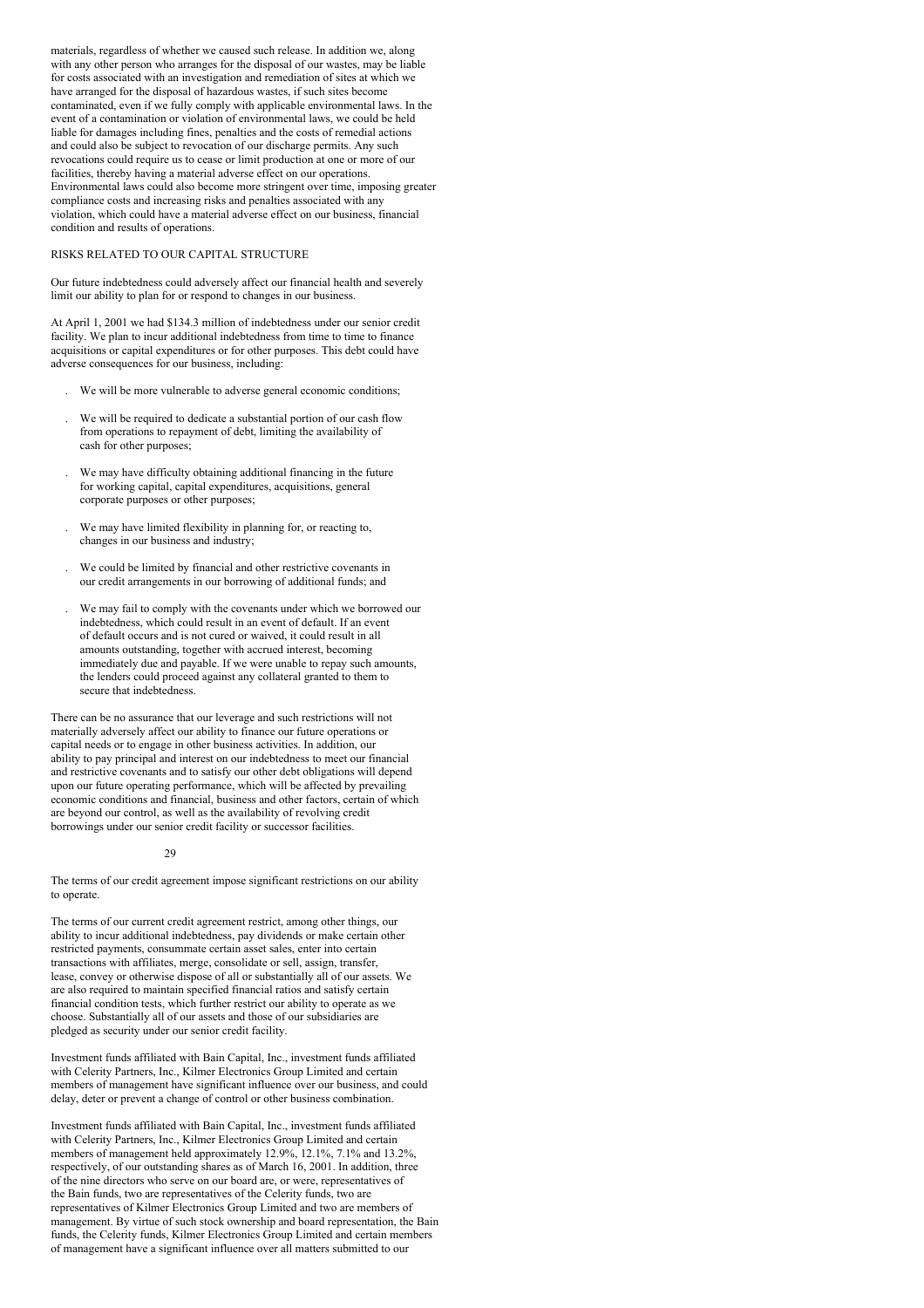stockholders, including the election of our directors, and exercise significant control over our business policies and affairs. Such concentration of voting power could have the effect of delaying, deterring or preventing a change of control or other business combination that might otherwise be beneficial to our stockholders.

Provisions in our charter documents and state law may make it harder for others to obtain control of us even though some stockholders might consider such a development favorable.

Provisions in our charter, by-laws and certain provisions under Delaware law may have the effect of delaying or preventing a change of control or changes in our management that stockholders consider favorable or beneficial. If a change of control or change in management is delayed or prevented, the market price of our shares could suffer.

# ITEM 3. QUANTITATIVE AND QUALITATIVE DISCLOSURES ABOUT MARKET RISK

## Interest Rate Risk

Our senior credit facility bears interest at a floating rate. The weighted average interest rate on our senior credit facility for the quarter ended April 1, 2001 was 8.6%. We reduce our exposure to interest rate risks through swap agreements. We have entered into swap agreements to hedge \$65.0 million of our outstanding debt. Under the terms of our current swap agreement expiring on September 22, 2001, the maximum annual rate we would pay on approximately \$65.0 million of our debt is 8.7%, as of April 1, 2001. The remainder of our debt of \$69.3 million bore interest at 7.6% on April 1, 2001 based on the Eurodollar base rate. If the Eurodollar base rate increased by 10% to 8.1%, our interest expense on the unhedged portion of our debt would increase by approximately \$0.4 million and the fair value of our interest rate swap would increase by approximately \$0.4 million for the balance of 2001.

### Foreign Currency Exchange Risk

Most of our sales and purchases are denominated in U.S. dollars, and as a result we have relatively little exposure to foreign currency exchange risk with respect to sales made. As a result of our Qualtron

30

acquisition, we have assumed forward exchange contracts to sell U.S. dollars for Irish punts. The aggregate principal amount of the contracts was \$ 5.05 million at April 1, 2001 and was valued at the closing dollar exchange rate of \$1.11 for financial statement purposes. These contracts mature at various dates through July 31, 2001. If the U.S. dollar strengthened by 10% against the Irish punt, we would experience an exchange loss of approximately \$0.6 million in 2001.

#### 31

# PART II OTHER INFORMATION

ITEM 1. LEGAL PROCEEDINGS.

The Company is currently not a party to any material legal actions or proceedings.

ITEM 2. CHANGES IN SECURITIES AND USE OF PROCEEDS. Not applicable.

ITEM 3. DEFAULTS UPON SENIOR SECURITIES. None.

ITEM 4. SUBMISSION OF MATTERS TO A VOTE OF SECURITY HOLDERS. None.

ITEM 5. OTHER INFORMATION. None.

ITEM 6. EXHIBITS AND REPORTS ON FORM 8-K

(a) List of Exhibits: None.

-----------------

(b) Reports on Form 8-K: A current report on Form 8-K was filed on

-------------------- February 5, 2001 as an amendment to a Form 8-K filed on December 7, 2000, which reported SMTC's November 22, 2000 acquisition of Qualtron Teoranta under Item 2. The February 5, 2001 Form 8-K amended the December 7, 2000 Form 8-K by providing the financial statements and pro forma financial information of Qualtron Teoranta under Item 7.

#### 32

#### **SIGNATURES**

Pursuant to the requirements of Section 13 or 15(d) of the Securities Exchange Act of 1934, SMTC Corporation has duly caused this quarterly report to be signed on its behalf by the undersigned, thereto duly authorized, in the city of Markham, province of Ontario, on the 15/th/ day of May, 2001.